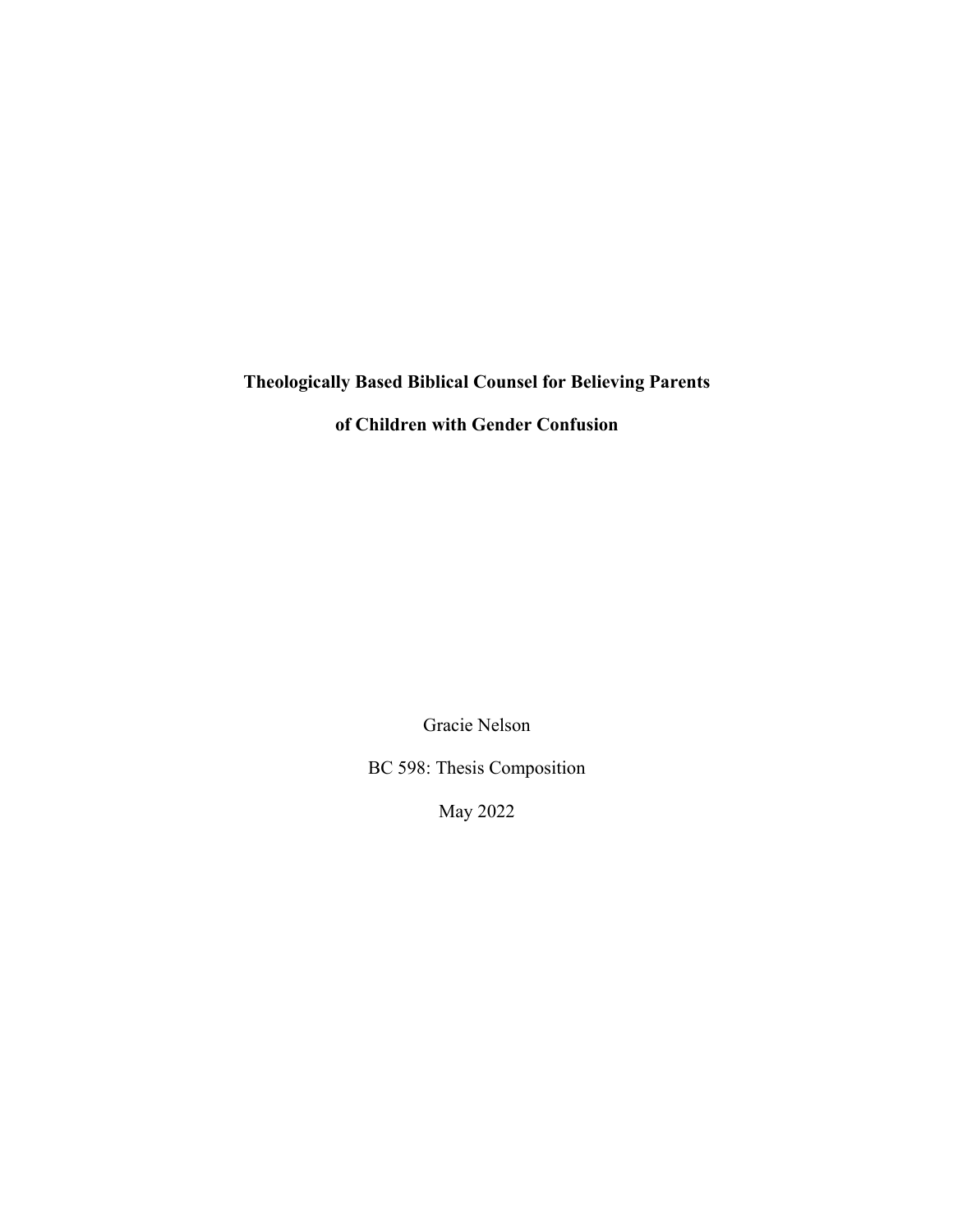# **Contents**

| <b>ABSTRACT</b>                                      |                |
|------------------------------------------------------|----------------|
| I. INTRODUCTION                                      | 1              |
| <b>Purpose Statement</b>                             | 1              |
| Relevance and Significance                           | $\mathbf{I}$   |
| Research Methodology                                 | 2              |
| Limitations and Scope                                | $\overline{2}$ |
| <b>Key Definitions</b>                               | 3              |
| II. DEFINING THE PROBLEM                             | 5              |
| Secular View of the Self-Concept of the Human Being  | 5              |
| Biblical View of the Self-Concept of the Human Being | 7              |
| Support from Genesis 1-3                             | 10             |
| <b>III. THE BELIEVING PARENTS</b>                    |                |
| Ignorance is Not Bliss                               |                |
| Terms are Everchanging                               | 12             |
| Initial Response is Critical                         | 12             |
| <b>IV. THE CHILDREN</b>                              | 13             |
| Sin on the Inside                                    | 13             |
| Sin on the Outside                                   | 14             |
| V. THEOLOGICAL UNDERPINNINGS AND CONSIDERATIONS      |                |
| Humans: Male or Female                               | 15             |
| Humans: Body and Soul                                | 16             |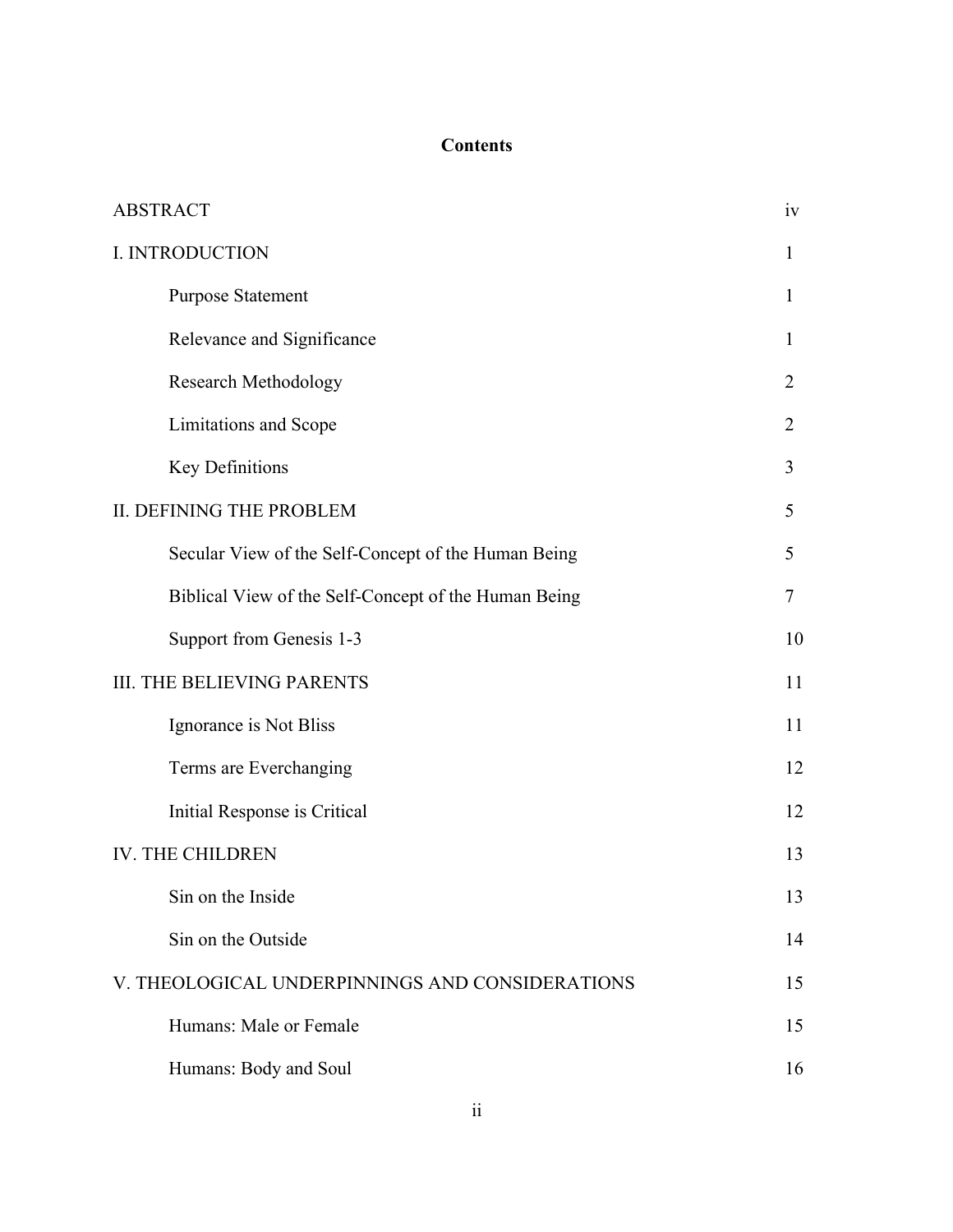| Humans: Fallen and Sinful                           | 17 |
|-----------------------------------------------------|----|
| VI. BIBLICAL COUNSELING METHODS                     |    |
| Know God                                            | 19 |
| Be Compassionate                                    | 20 |
| Get the Log Out!                                    | 21 |
| Identify the Influential Voices in the Child's Life | 22 |
| Understand and Address the Child's Heart            | 22 |
| Remember the Gospel is Key                          | 24 |
| Model Biblical Truths in Key Areas                  | 25 |
| Serve God, Even If                                  | 26 |
| VII. IMPLICATIONS FOR THE CHURCH                    | 26 |
| Be Ready for the Fallout                            | 26 |
| Continue Preaching the Word!                        | 26 |
| Teach the Gospel in its Context                     | 27 |
| Revisit the Doctrine of Man                         | 27 |
| Recognize Legal Issues on the Horizon               | 28 |
| VIII. CONCLUSION                                    | 28 |
| The Priority of the Parent                          | 28 |
| The Call to the Parent                              | 28 |
| The Questions for the Parent                        | 28 |
| <b>APPENDIX</b>                                     |    |
| <b>BIBLIOGRAPHY</b>                                 |    |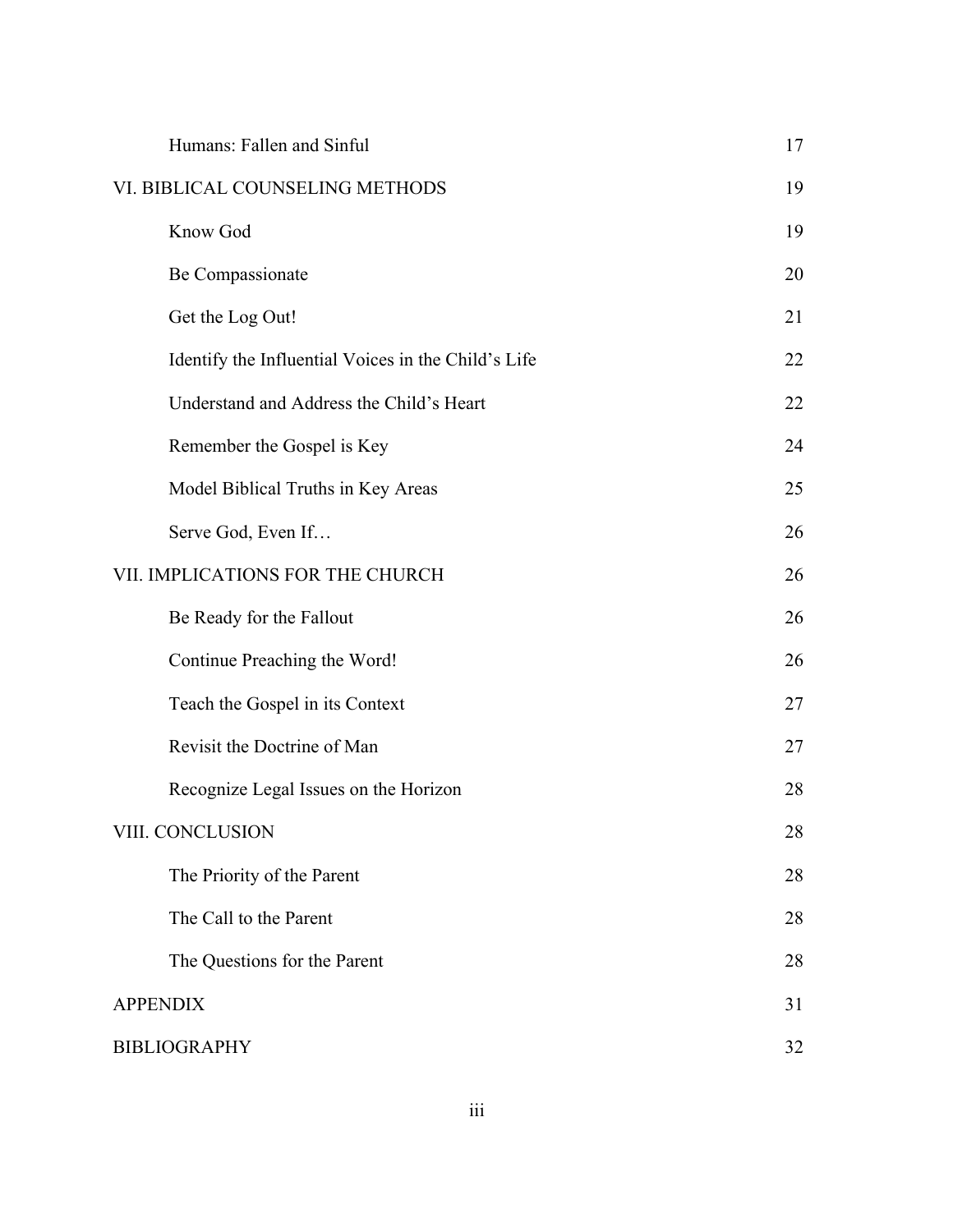# **Abstract**

| Title:   | Theologically Based Biblical Counsel for Believing Parents |
|----------|------------------------------------------------------------|
|          | of Children with Gender Confusion                          |
| Author:  | Gracie Nelson                                              |
| Degree:  | Master of Arts in Biblical Counseling                      |
| Date:    | May 2022                                                   |
| Advisor: | Dr. Greg E. Gifford                                        |

Children are confused about gender. How could they *not* be with the inundation of transgenderism ideology, and when views of these issues have changed so rapidly over the past few years, shifting from a psychological disorder to a legitimate and celebrated identity? To make matters worse, the secular understanding of all vocabulary related to this issue is also everchanging. Christian parents are also confused. The task these parents face is a daunting one. Never was there a more critical time for Christian parents to cling ever-so-firmly to the unchanging Word of God, recognizing this issue has at its core an attack on God's authority and human identity. The wise command to "keep your heart with all vigilance" (Prv 4:23) is as true for transgenderism as it is for any other worship disorder. This is an issue of idolatry where the truth of God is exchanged for the idolatrous lie (Rom 1:25).

This thesis is for Christian parents, aimed at helping them respond biblically to their child's gender confusion, leaning into the sufficient Word of God more fully. It is also meant to provide implications for the church moving forward with this issue in mind. If there ever was a topic ready for the life-changing, hope-giving Word of God, transgenderism is it! This thesis will help me personally, as a biblical counselor within my church working primarily with teenage girls who are in the crosshairs of this ideology's weapons. It will also help me as a middle school Bible teacher, where I am seeing increasing confusion about gender and identity. Because I work with teens and their parents on a daily basis, I need more knowledge in this area in order to serve the Lord well and provide clarity where there is so much confusion.

I hope to provide parents with a theologically biblical framework from which they can respond to their child in a God-honoring way without succumbing to their own heart idolatry. This is a battle plan. This ideology is not going away, and I believe many more families will be touched by its deception. It is my prayer that this thesis will allow parents who face this issue within the walls of their own home to gain clarity in understanding it and confidence in facing it, trusting in the ever-sufficient, and never-changing Word of God (Is 40:8).

© Gracie Nelson, 2022, permission is granted for non-profit educational use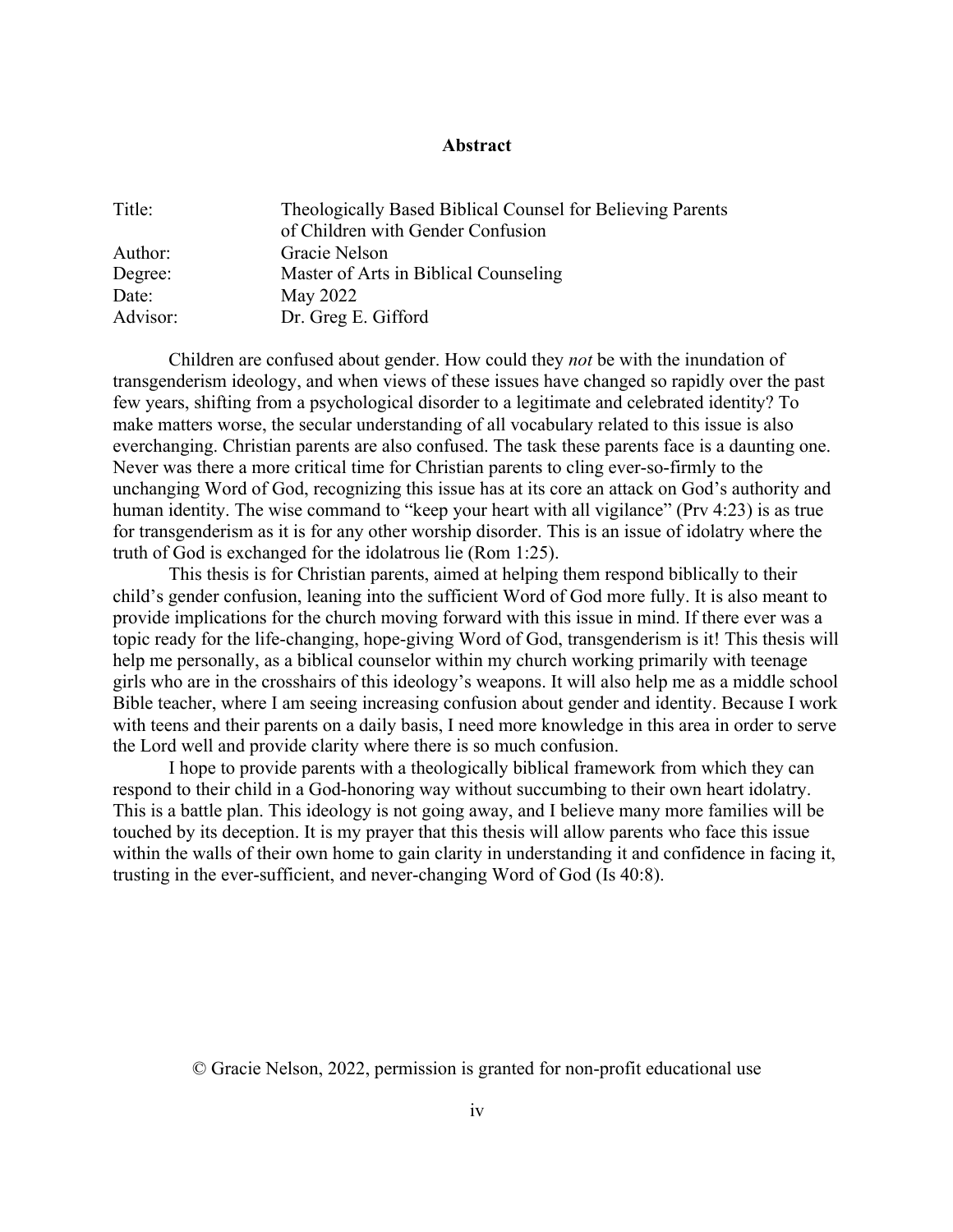### **I. INTRODUCTION**

A. *Purpose Statement*: The purpose of this thesis is to provide theologically based biblical counsel for believing parents of a child with gender confusion.

#### B. *Relevance and Significance*

1. I spend most of my time with teens, teaching and/or counseling them from the Bible. This inevitably involves working with parents. This thesis will help me understand the issues surrounding transgenderism more theologically, thus, leading to more biblical counsel for parents facing this issue with their child.

2. Youth are the chosen target of transgenderism ideology. According to one researcher of first-generation families raising transgender children, "We see no references to transgender children prior to the mid-1990s."1

3. I work mostly with teenage girls, so the statistical growth in the number of teenage girls facing this issue makes this of personal significance to me.<sup>2</sup>

4. The existence of transgenderism provides an exceptional opportunity for biblical counseling to demonstrate another area in which Scripture is sufficient.

<sup>1</sup> James K. Beilby and Paul Rhodes Eddy, eds., *Understanding Transgender Identities: Four Views* (Grand Rapids, Michigan: Baker Academic, a division of Baker Publishing Group, 2019), 34.

<sup>&</sup>lt;sup>2</sup> "Before 2012..., there was no scientific literature on girls ages eleven to twenty-one ever having developed gender dysphoria at all. In the last decade that has changed, and dramatically.... For the first time in medical history, natal girls are not only present among those so identifying [as transgender]—they constitute the majority…. In 2016, natal females accounted for 46 percent of all sex reassignment surgeries in the United States. A year later, it was 70 percent." Abigail Shrier, *Irreversible Damage: The Transgender Craze Seducing Our Daughters* (Washington, D.C.: Regnery Publishing, 2021), xxvii, 33.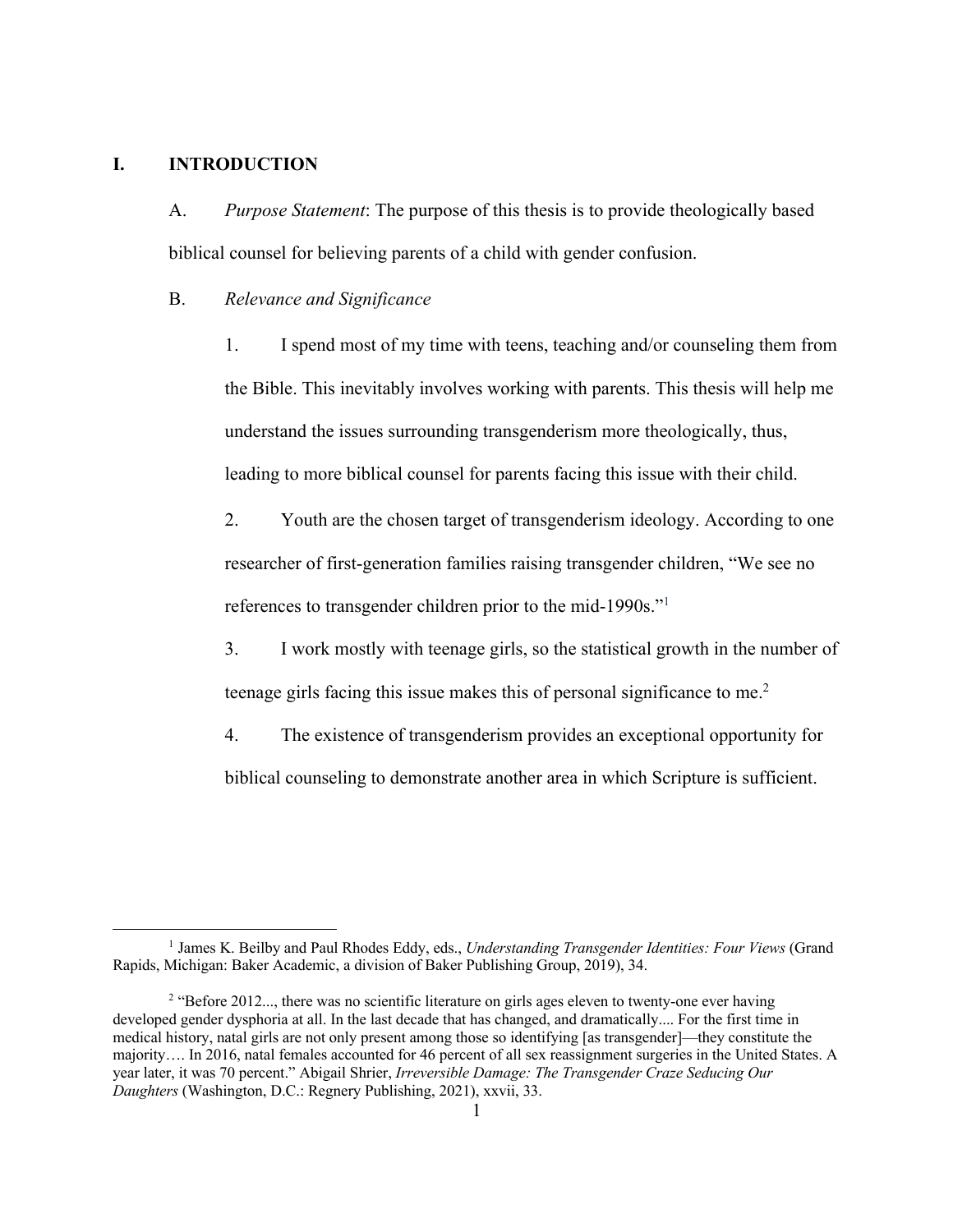5. The complexities surrounding transgenderism are intensified when parents are faced with the shock of their own child falling prey to this ideology. Because emotions often run high, there is a deep need for Scriptural guidance here.<sup>3</sup>

6. "I am a girl trapped in a boy's body." "*Am* I a girl trapped in a boy's body?" The first sentence is a statement of fact.<sup>4</sup> The second is a question.<sup>5</sup> Both, however, betray confusion, and an unbiblical view of one's gender. How are parents to respond if they are faced with such a statement by their child? What does Scripture have to say for such parents?

C. *Research Methodology*. The research for this thesis will primarily be through literature concerning theological, biblical, and secular views of transgenderism, along with the implications thereof. Journal articles and online sources will also be utilized.

D. *Limitations and Scope*

1. The intended audiences for this project are believing parents of a child experiencing gender confusion, and biblical counselors.

<sup>&</sup>lt;sup>3</sup> Without theologically based biblical counsel, parents will often seek secular or integrationist counseling, which will ignore the root issues behind transgenderism and miss the heart of their child. Further, in the growing effort to loosely define "conversion therapy" and ban it, any counsel not biblically based is becoming more and more damning.

<sup>4</sup> This is a representative statement of a child *identifying as transgender*, but it is not the *only* statement indicating such an identification. Creating a comprehensive list of such statements is impossible. However, a few such examples could be any number of the following: "I am neither male nor female." "I am not cisgender and believe that binary gender is a social construct." "I can be whatever gender I want to be." The key point to be made for the purpose and scope of this paper is that this is a *statement*. This child is *identifying as transgender*. See more on this in the section titled, "Biblical Counseling Methods."

<sup>&</sup>lt;sup>5</sup> See also the previous note for clear differentiation. This question is representative of a child who is *experiencing gender dysphoria* and is seeking help from his parent. For this thesis, this question is meant to provide an example of a child who is *asking* about his gender. This is a child that is struggling with transgenderism concepts (*experiencing gender dysphoria*). See more on this in the section titled, "Biblical Counseling Methods."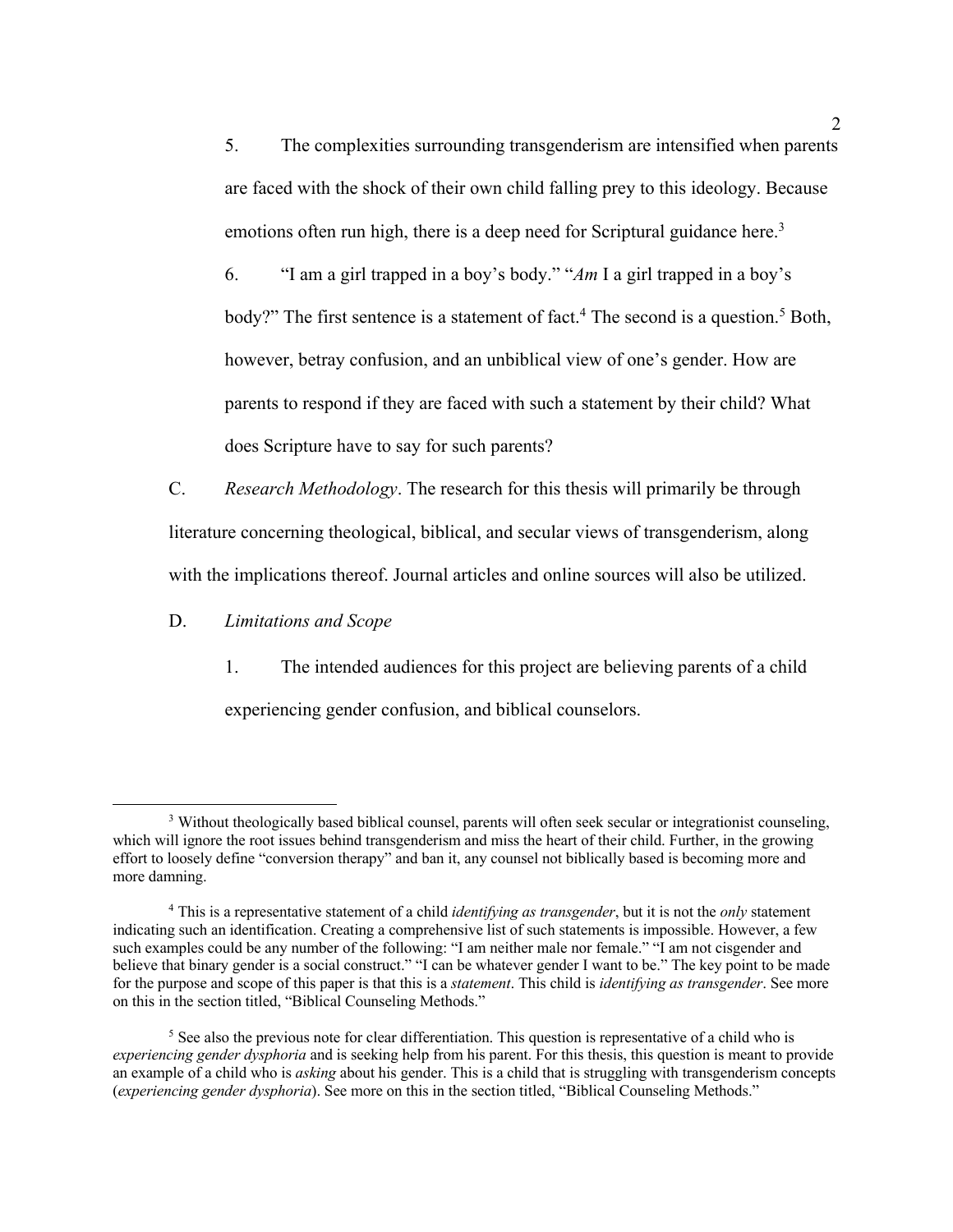2. While the implications from this thesis can be applied to the gender confused child, specific and detailed counsel for that child is beyond the scope of this thesis.

# E. *Key Definitions*

1. *Theologically Based.* "Counseling is a theological discipline."6 Truly biblical counsel must revisit theological underpinnings when engaging the culture. This applies specifically to the parents of a gender confused child. Misunderstanding is often due to neglect of the doctrines undergirding a biblical perspective of gender.

2. *Biblical Counsel.* The counsel provided in this thesis is based on a high view of Scripture (2 Pt 1:3-4, 2 Tm 3:16-17), and on God's very good creation of male and female (Gn 1:27, 31). The guidance has at the heart of its goal the sanctification of the parents it addresses, and, above all, the glory of God.

3. *Believing Parents.* While many children in unbelieving homes are also falling prey to transgenderism ideology, the intended audience is believing parents of such a child. These parents stand on a foundational belief in the sufficiency of the Bible and seek to honor God above all. They desire a change in the heart of their child more than a change in the outward expression of his heart.

<sup>6</sup> Heath Lambert, *A Theology of Biblical Counseling: The Doctrinal Foundations of Counseling Ministry* (Grand Rapids, Michigan: Zondervan, 2016), 11. See also Tim Scheiderer, "Transgenderism: A Theological Perspective," ERLC, accessed February 5, 2022, https://erlc.com/resource-library/articles/transgenderism-atheological-perspective/.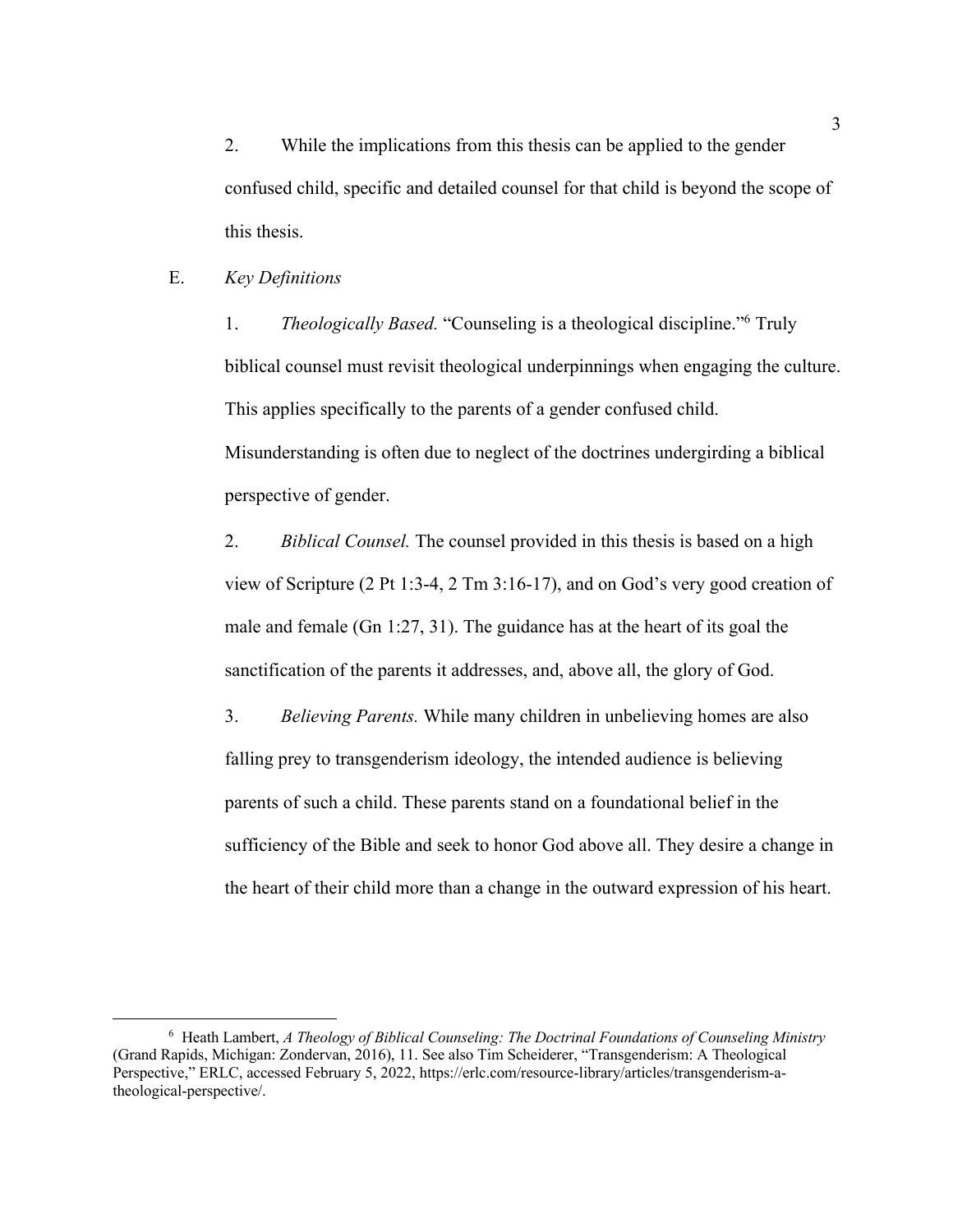4. *The Children.* The children referred to in this thesis are minors.

Addressing adult children's gender confusion is beyond the scope of this thesis.

5. *Gender Confusion*

The term "*transgender*" refers to a person whose sex assigned at birth (i.e. the sex assigned by a physician at birth, usually based on external genitalia) does not match their gender identity (i.e., one's psychological sense of their gender).<sup>7</sup> Some people who are transgender will experience "*gender dysphoria*," which refers to psychological distress that results from an incongruence between one's sex assigned at birth and one's gender identity.8

—psychiatry.org (emphasis mine)

This quote provides the widespread secular view of the differences between the terms, "transgenderism" and "gender dysphoria."9 However, they are often used synonymously.<sup>10</sup> Herein lies some of the confusion. I ultimately chose to use "gender confusion" in the title because, *from a biblical perspective*, both a child who asks, "Am I a girl trapped in a boy's body?" and one who states, "I *am* a girl trapped in a boy's body," reveal an unbiblical, *confused* view of gender. Thus, in this thesis, the title phrase, "children with gender confusion," encompasses both those experiencing gender dysphoria and those identifying as transgender.

<sup>7</sup> "[Gender identity is] an individual's personal sense of identity as masculine or feminine, or some combination of each." Andrew T. Walker, *God and the Transgender Debate: What Does the Bible Actually Say About Gender Identity?* (Centralia, WA: The Good Book Company, 2017), 167.

<sup>8</sup> "Psychiatry.org - What Is Gender Dysphoria?," accessed April 19, 2022, https://psychiatry.org:443/patients-families/gender-dysphoria/what-is-gender-dysphoria.

<sup>9</sup> For more thorough definitions, see the Appendix; also see Vaughan Roberts, *Transgender* (Epsom: The Good Book Company, 2017), 21, 23.

 $10$  "In informal conversation, gender dysphoria is sometimes used in a nontechnical way as a synonym for transgenderism." J. Alan Branch, *Affirming God's Image: Addressing the Transgender Question with Science and Scripture* (Lexham Press, 2019), 28.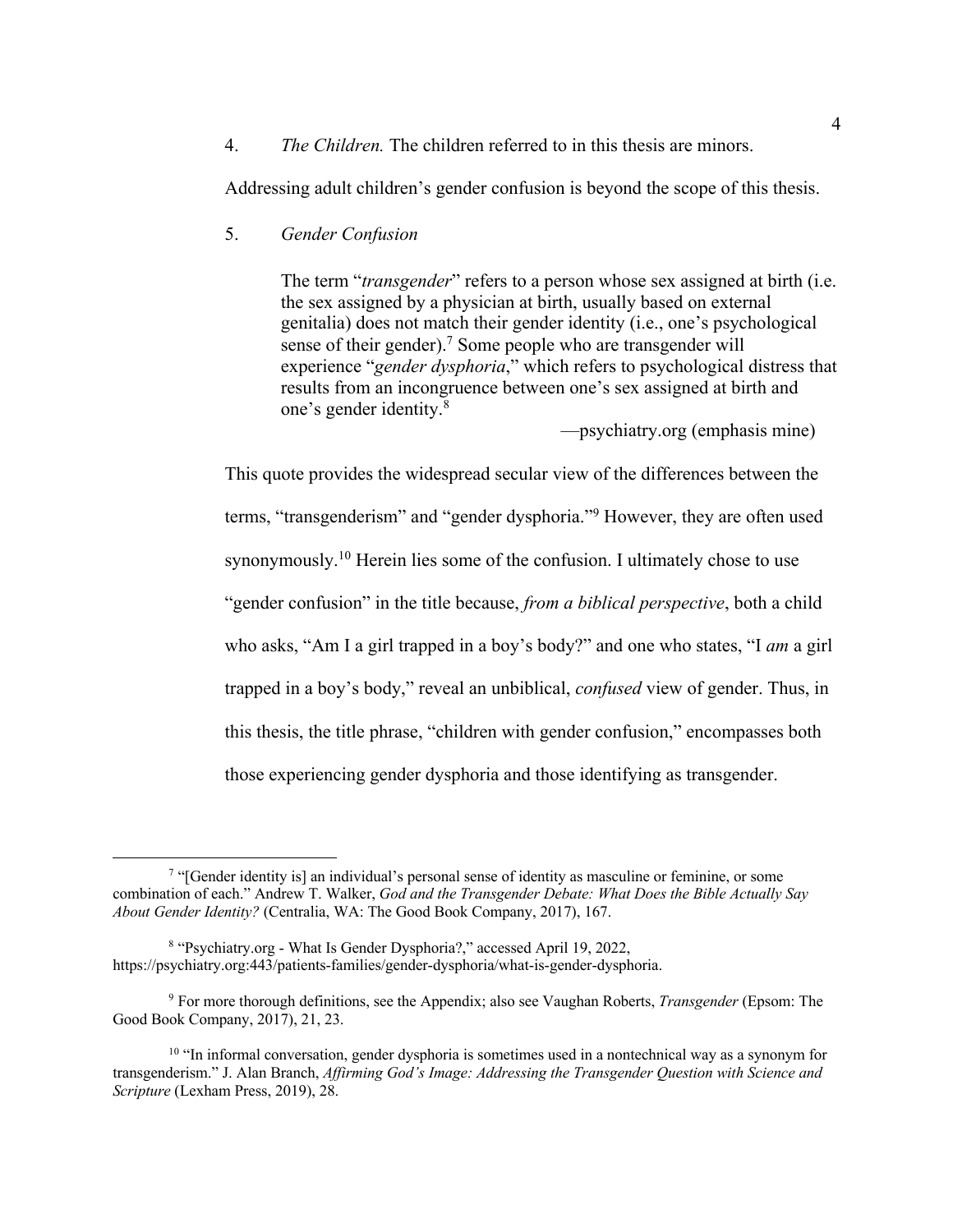### **II. DEFINING THE PROBLEM.** Two worldviews are at war in dealing with

transgenderism ideology. The secular view is rooted in a misunderstanding of the self-conception of human beings in two specific areas—namely, that of identity and authority.

- A. *Secular View of the Self-Concept of the Human Being*
	- 1. *Identity: "Who Am I?"*

a) *Origin*. The secular belief concerning the origin of humanity, rooted in evolutionary thought, leads to the belief that there is no Divine purpose. "Man and woman… are cosmic accidents. There is no sharp differentiation between humanity and the animals, or… any life-form."11 Because there is no divine creation of male and female, "manhood and womanhood are mere constructs."12

b) *The Body*. The body has no spiritual value, so it must be conformed to the thinking of the mind.<sup>13</sup> There is no significance in genitalia. It is a result of random evolutionary processes. Biological sex is not determinative. The concept of gender is fluid, not fixed or binary.<sup>14</sup>

<sup>13</sup> "Sufferers of gender dysphoria can find their bodies endlessly distressing." Shrier, *Irreversible Damage*, 163.

<sup>11</sup> Owen Strachan, *Reenchanting Humanity: A Theology of Mankind* (Fearn, Scotland: Christian Focus Publications Ltd., 2019), 19.

<sup>12</sup> Beilby and Eddy, *Understanding Transgender Identities*, 70.

 $14$  During a confirmation hearing the year this thesis was written (2022), a Supreme Court nominee was asked by a senator if she could define the word, "woman," to which the nominee responded, "No…. I can't." See the following resources: USA TODAY, *Sen. Blackburn Asks Supreme Court Nominee to Define "woman" | USA TODAY*, 2022, https://www.youtube.com/watch?v=BWtGzJxiONU; Jonathan Weisman, "A Demand to Define 'Woman' Injects Gender Politics into Jackson's Confirmation Hearings.," *The New York Times*, March 23, 2022, sec. U.S., https://www.nytimes.com/2022/03/23/us/politics/ketanji-brown-jackson-woman-definition.html; "Perspective | Ketanji Brown Jackson Did Define 'Woman' at Her Confirmation Hearing," *Washington Post*, accessed April 3, 2022, https://www.washingtonpost.com/lifestyle/2022/03/25/ketanji-brown-jackson-woman/.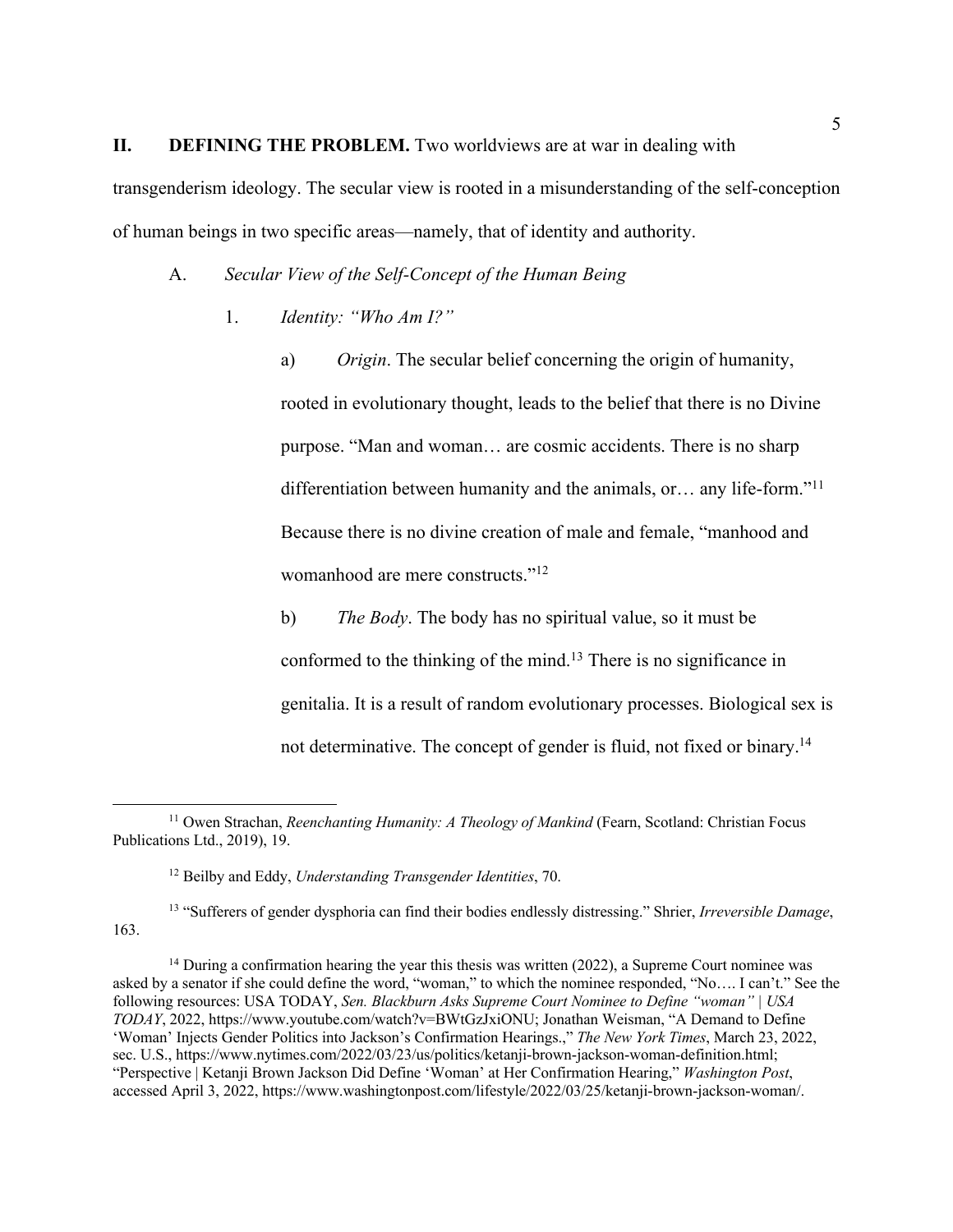c) State At Birth. Humans are born either neutral or good,<sup>15</sup> and are susceptible to the determining influence of their environment.

d) *Goal*. The goal is happiness as defined by the person. With no divine Purpose-Giver, ultimately, "Mankind has no purpose."16

e) *Dynamic Identity.* The term "dynamic" means "flexible," "fluid," or "changeable." The identity of humans can be whatever they want it to be and is subject to change at any moment. This is especially encouraged in America, where individualism is applauded and sought after.

2. *Authority – "Who Has the Right to Dictate How I Live?"*

a) *Oneself*. With no Divine purpose behind the origin and existence of humans, reality is what one makes of it. Because the body has no divine beauty or purpose, it can be changed to the limits of human capability to fit one's self-concept. Without any awareness of the sinful minds of humanity, the only enemies to one's good come from outside influences. One must pursue his own happiness at all costs. This is the highest meaning of life... to be what the world terms his "authentic self."<sup>17</sup> b) *No one else*. This is the "non-answer." Anyone or anything that obstructs one's view of himself is the enemy and must be cut off, either

<sup>&</sup>lt;sup>15</sup> The mission statement for the website "Born Perfect" states: "To end conversion therapy and to ensure that every child knows that they are born perfect." "Born Perfect: Ending Conversion Therapy," Born Perfect, accessed March 8, 2022, https://bornperfect.org/home/.

<sup>16</sup> Strachan, *Reenchanting* Humanity, 19.

<sup>17</sup> For an example of "authentic self" language, see Tavi Hawn, *The Gender Identity Guide for Parents: Compassionate Advice to Help Your Child Be Their Most Authentic Self* (Emeryville, CA: Rockridge Press, 2021).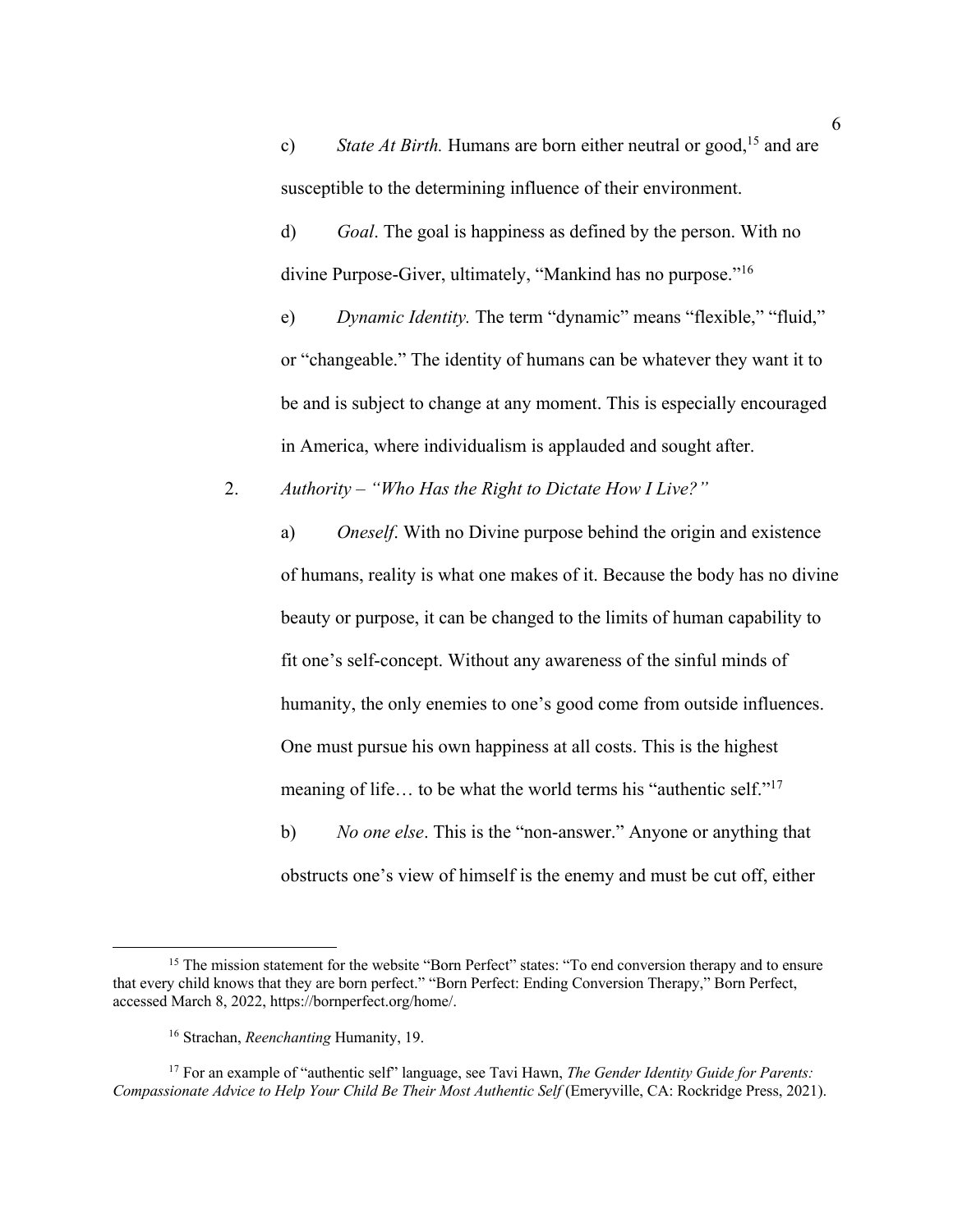literally or figuratively.<sup>18</sup> Any opposition to one's gender identity is seen as oppressive, inhibiting the expression of one's "authentic self." Thus, a biblical worldview founded upon a God who created male and female poses a great danger to the secular view, which believes that "humanity has no broader obligations to a Creator."19

- 3. *Implications – What Does This Mean for the Gender Confused?* Given the world's view of self-identification being determined by the sole authority each person possesses in himself, without any Divine input, transgenderism is no longer seen as a problem. Conversely, it is viewed as a legitimate identity to be celebrated and respected.20
- B. *Biblical View of the Self-Concept of the Human Being*
	- 1. *Identity: "Who Am I?"*

a) *Origin.* God made mankind in His image as male and female (Gn 1:26-27). As a result, humans have purpose, meaning, and accountability to the One who made and loves them.

<sup>&</sup>lt;sup>18</sup> This statement graphically demonstrates the lengths to which people will go in order to protect their own gender identity. People disown parents who disagree with their chosen transgender lifestyle, and people also remove body parts in order to attempt to align their physical bodies with their self-conception of their gender.

<sup>19</sup> Strachan, *Reenchanting Humanity*, 168.

<sup>&</sup>lt;sup>20</sup> "Trans influencers typically promote trans as a lifestyle to celebrate, not the result of a malady they hope to cure." Shrier, *Irreversible Damage*, 44.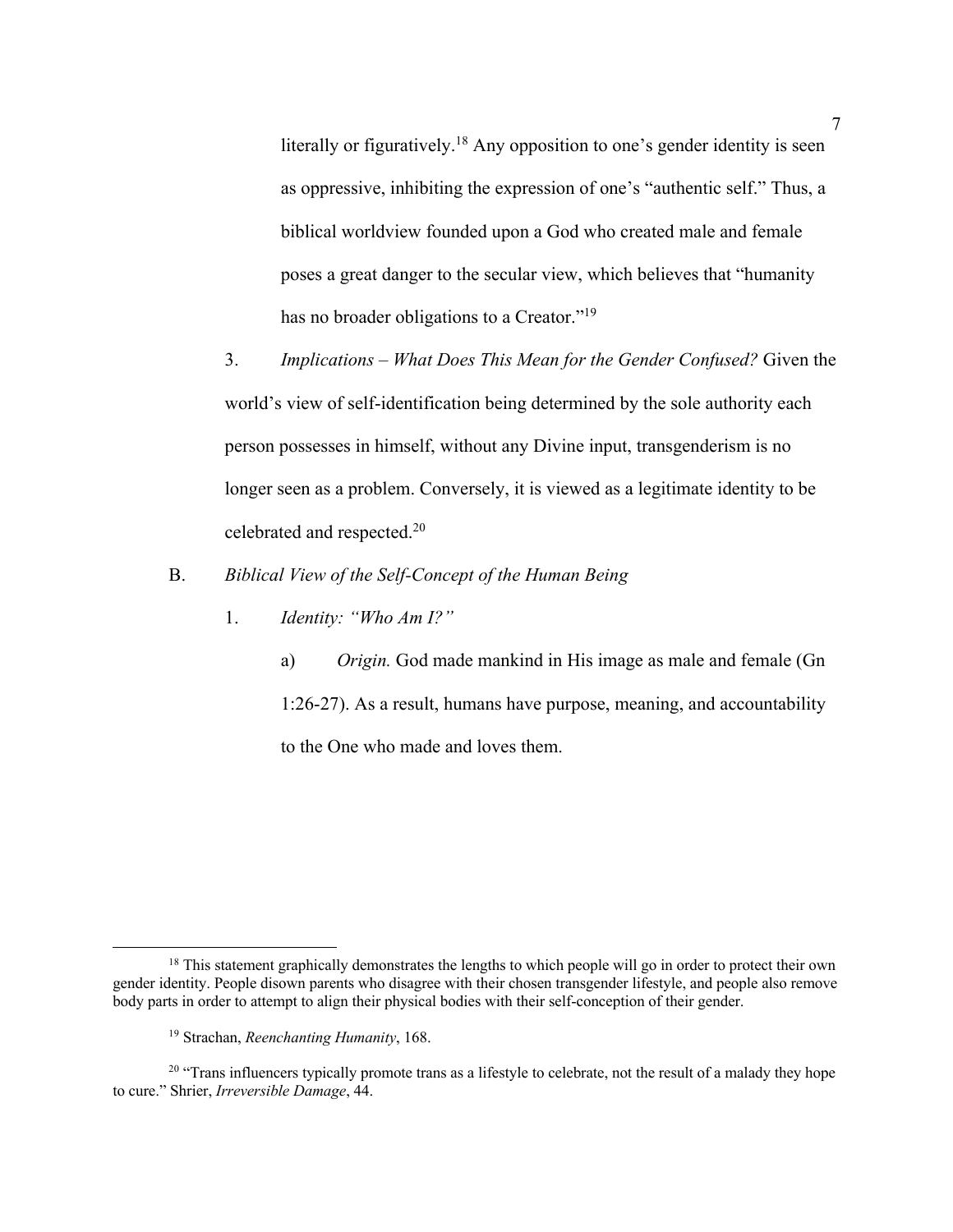b) *The Body*. <sup>21</sup> Human bodies are created by God. They are "vehicles for God-honoring worship."22 What one does with one's body matters because rejection of one's God-given gender is rejection of God Himself. c) *State At Birth*. Humans were created in the image of God but have

been born in sin since Adam and Eve's first sin led to the genetic condition of sin (Gn 3, Rom 3:10-18). Because of this, all humans cannot trust themselves to make good decisions in their own power.<sup>23</sup>

d) *Goal*. Living to honor God is what produces true joy. <sup>24</sup> The Godward life *is* the good life because it brings happiness through obedience.25 Our goal is outside ourselves, based on understanding who we are as determined by God.<sup>26</sup>

<sup>&</sup>lt;sup>21</sup> Body and soul are addressed in "Theological Underpinnings and Considerations." It is not discussed here to maintain continuity with the secular view, which does not necessarily hold to the existence of the soul.

<sup>22</sup> Owen Strachan, *Reenchanting Humanity*, 42.

<sup>&</sup>lt;sup>23</sup> Scripture speaks consistently to the noetic effects of sin (Gn 6:5; Is 55:8; Jer 17:9; Jn 3:19; Mt 15:19; Rom 1:21; 1 Cor 2:14).

<sup>&</sup>lt;sup>24</sup> "Man's chief end is to glorify God [Ps 86:9; Is 60:21; Rom 11:36; 1 Cor 6:20, 10:31; Rev 4:11], and to enjoy him forever [Ps 16:5-11, 144:15; Is 12:2; Lk 2:10; Phil 4:4; Rv 21:3-4]." Presbyterian Church in America and Westminster Assembly Westminster Assembly, *The Westminster Confession of Faith and Catechisms: As Adopted by the Presbyterian Church in America : With Proof Texts.* (Lawrenceville, Ga.: Christian Education & Publications Committee of the Presbyterian Church in America, 2007), 355.

<sup>25</sup> Paraphrased statement of Owen Strachan. Owen Strachan and Gavin Peacock, *The Grand Design: Male and Female He Made Them* (Fearn, GB: Christian Focus Publications Ltd., 2016), 72.

 $26$  "Our purpose as human beings is not to exist for ourselves. Our purpose is to be living doxology, living glory to God." Strachan, *Reenchanting Humanity*, 47.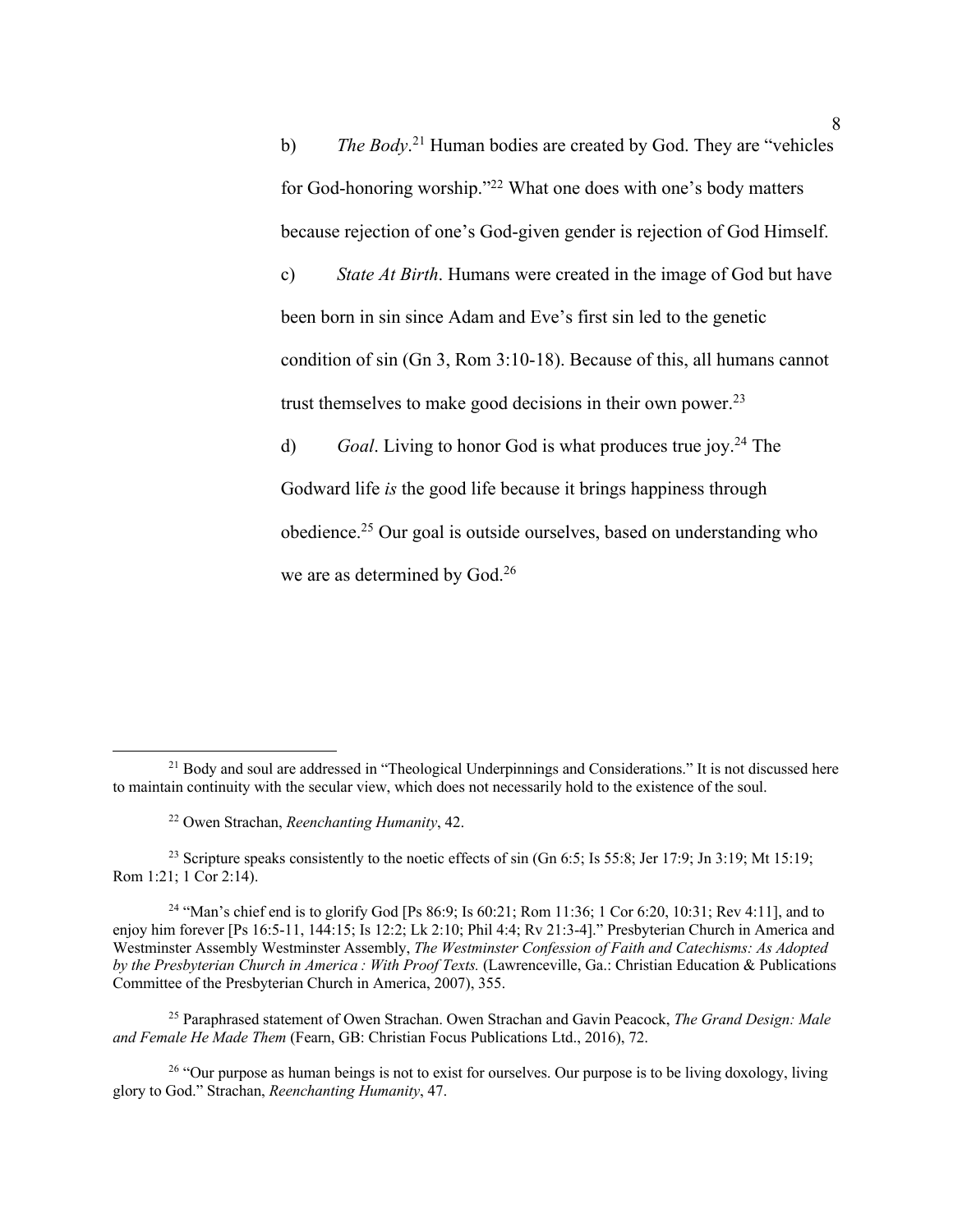e) *Fixed Identity.* Humans, created by an immutable God, have an unchanging structure and function.<sup>27</sup>

2. *Authority – "Who Has the Right to Dictate How I Live?"* God alone has this authority. As Creator and Sustainer (Col 1:17, Rom 11:36), He has the right to say who we are *and* how we are to live.<sup>28</sup> He made us with purpose. Our selfconcept must align with the truth. In the words of one transgender individual who was converted, "[My misery] came because I did not know the Maker of the universe. Only when we serve our Creator King and give Him back the rule of our lives do we become our true selves."<sup>29</sup>

3. *Implications – What Does This Mean for the Gender Confused?* The identity of man starts with a correct understanding of the One who has authority as his Creator.30 Humans are dignified as image-bearers of the One True God. He alone possesses authority over the identities of all humans, born male or female (Gn 1:26-27). Therefore, "every core aspect of a man's identity expresses humility, need, submission, and dependency before the Lord."<sup>31</sup> Transgenderism,

<sup>27</sup> "Our identities, like the Word of God, are firmly fixed in the heavens." Strachan, *Reenchanting Humanity*, 31.

 $28$  The outline of Ephesians demonstrates this well—chapters 1-3 address the identity of Christians (indicatives), and chapters 4-6 address the actions of Christians (imperatives).

<sup>29</sup> Anonymous, "'I Was a Transsexual Male...': A Testimony to the Grace of God," *Journal of Biblical Counsling* 13, no. 3 (Spring 1995): 30–35. "True selves" contrasts strongly with the "authentic self" of the secular view. Christianity is not about suppressing the truest, most authentic self. Quite the contrary! It is about opening the eyes of all to their truest selves, which can only be found in knowing the truth of one's Creator!

<sup>30</sup> "You can only understand man if you understand God." Strachan, *Reenchanting Humanity*, 38.

<sup>31</sup> David Powlison, "A Man's Identity," *Journal of Biblical Counseling* 34, no. 1 (2020): 81.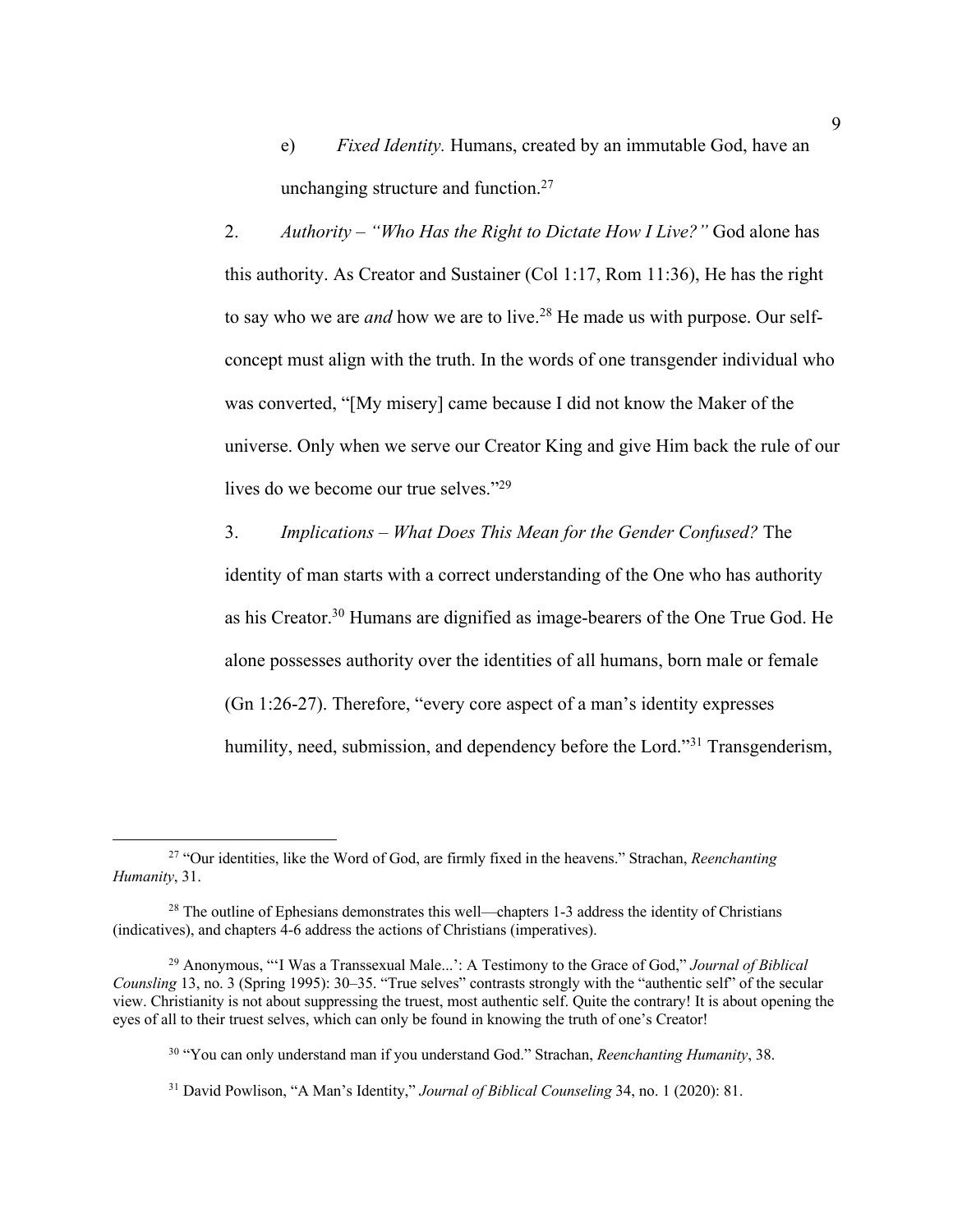therefore, is a problem rooted in rejection of the man's God-given identity due to rejection of His sovereign authority over His created beings.

C. *Support from Genesis 1-3.* These chapters record the first collision of biblical and secular concepts of identity and authority as it relates to the first humans.

1. *The Biblical View in Genesis 1:26-27 and 2:18-25*

a) *Identity.* God created humans male and female in His image (Gn 1:26-27). God stated, "It is not good that the man should be alone" and decided to "make him a helper fit for him" (2:18). The first humans were unique creations of God made in His image and for His glory.

b) *Authority.* Instead of Adam discovering his need for a complementary helper, it is God who determined *He* would make a helper fit for him  $(2:18b)$ .<sup>32</sup> God created woman from Adam's rib  $(2:21)$  and brought her to him (2:23b). Neither Adam nor Eve contributed to their own creation. God did it alone. He is the One with authority, therefore, to command them how to live in accordance with their purpose (Gn 1:28-31).

2. *The Secular View in Genesis 3:1-13*<sup>33</sup>

<sup>&</sup>lt;sup>32</sup> Victor P. Hamilton, "Genesis," in *Evangelical Commentary on the Bible*, vol. 3, Baker Reference Library (Grand Rapids, MI: Baker Book House, 1995), 13.

<sup>33</sup> "*You can be God in your own life,* Satan told the first humans. *You can have the authority. You know what's best. You can't trust God—but you can trust yourself.* And the humans said, *Yes*" (emphasis in original). Walker, *God and the Transgender Debate*, 62. Satan's argument to the woman in Genesis 3 holds chillingly similar enticements to transgender ideology today. Both strategically attack the biblical concepts of identity and authority as given by God.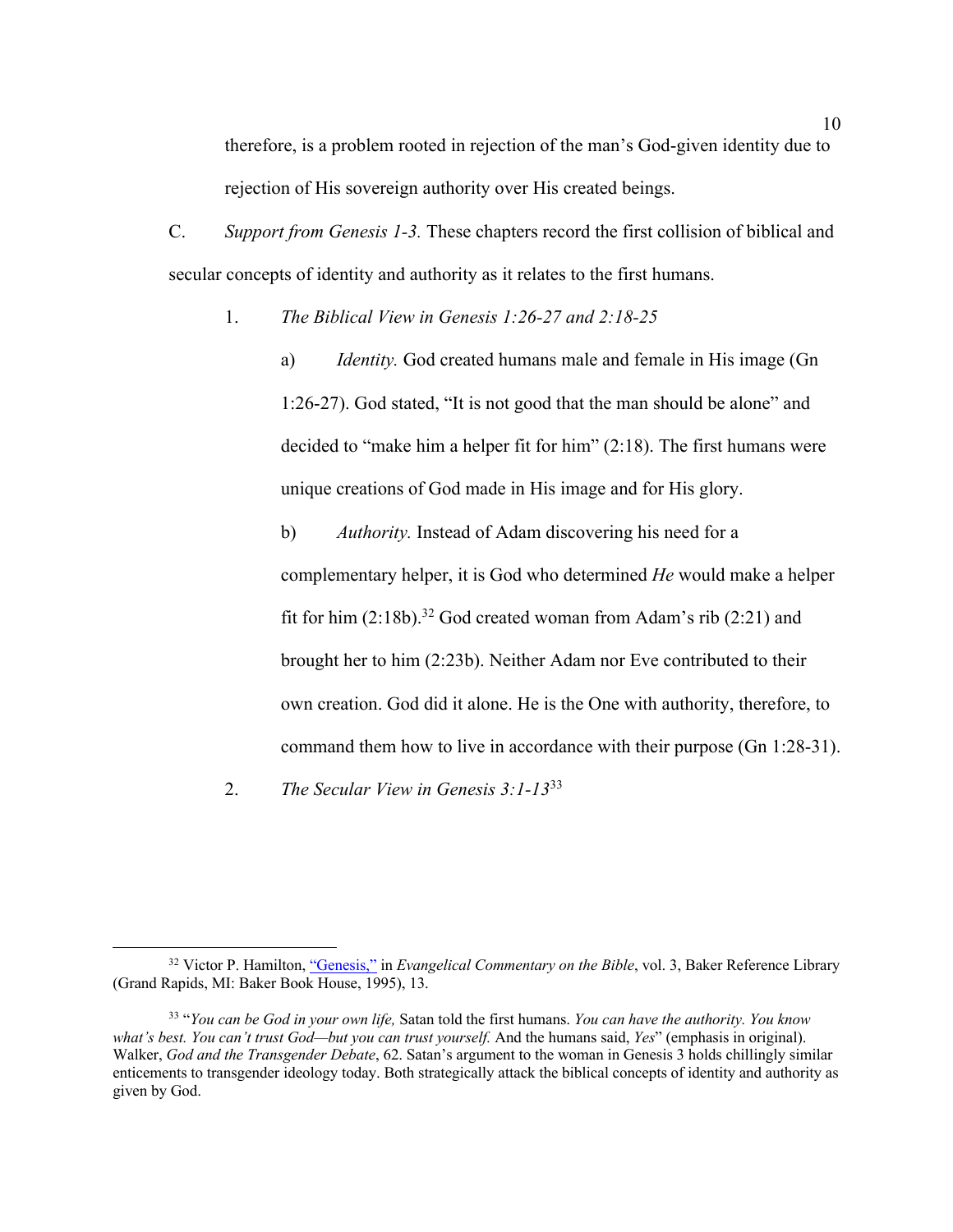a) *Identity.* Satan presented Eve with an enticing idea of who she could be if she ate of the fruit (Gn 3:5).<sup>34</sup> He posed the dangerously deceptive notion that her identity would change for the better if she disobeyed God's command. She would find her identity in doing what she wanted over what God commanded.

b) *Authority.* Satan's initial statement, "You will not surely die" (Gn 3:4b), holds an indirect challenge to God's authority, a tacit claim to that authority himself, and a bold offer of the authority to Eve. Sadly, as with all sin, once committed, the results are never as expected, and always lead to guilt (Gn 3:7-13). The only One qualified to hold authority is God.

3. *Implications for the Gender Confused in Genesis 2:25 and 3:7, 10.* Before the first sin, Adam and Eve were not ashamed of their bodies (2:25). After the sin, they covered themselves and hid from God, afraid due to their nakedness (Gn 3:7, 10). Shame in one's body was an immediate result of the first sin.

### **III. THE BELIEVING PARENTS**

A. *Ignorance is Not Bliss*. At the time of Christ, the Essenes intentionally isolated themselves from society.<sup>35</sup> Parents will be tempted to do the same but must not!<sup>36</sup> They

<sup>&</sup>lt;sup>34</sup> "Satan cannot actually make a new humanity.... But Satan can tell people that God's design is not best and that there is an alternate vision available." Strachan, *Reenchanting Humanity*, 170.

<sup>&</sup>lt;sup>35</sup> "[The Essenes] believed that right religion meant separation from the rest of society.... [T]hey led austere lives in remote, barren areas…." John MacArthur, *Matthew 1-7*, The MacArthur New Testament Commentary (Chicago: Moody Presss, 1985), 134.

<sup>&</sup>lt;sup>36</sup> "Some Christians have acted on this temptation [to 'flee like a bird to your mountain' from Psalm 11:1], creating closed communities stockpiled with supplies. And those who don't go that far are still tempted to disengage." Peter Jones, *The Other Worldview: Exposing Christianity's Greatest Threat* (Bellingham, Washington: Kirkdale Press, 2015) 131.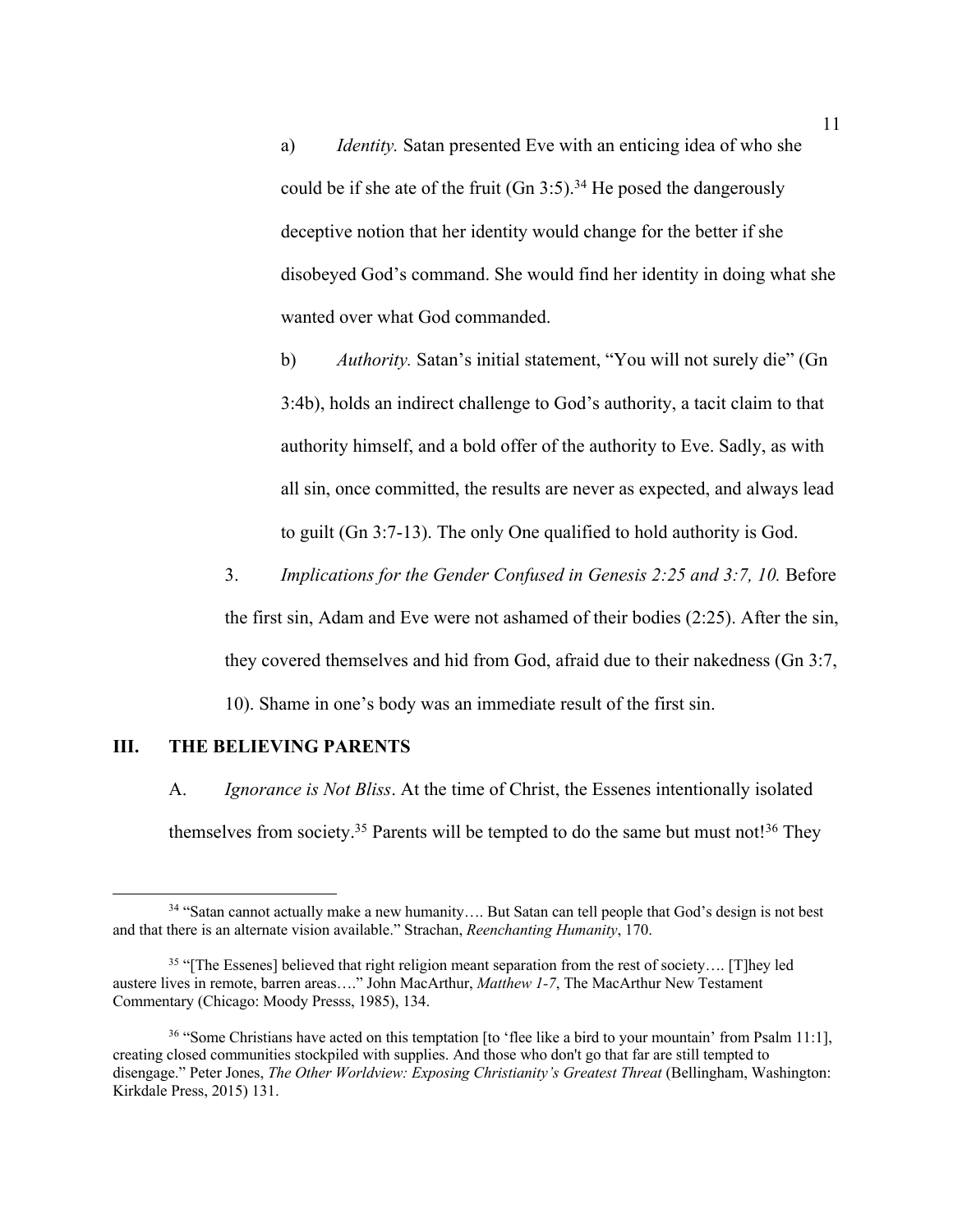must look beyond the fear and pain of the moment to honor God in the midst of this situation, putting their trust in Him and the power of His gospel (Rom 1:16)! Learning the context and foundations of this issue is critical, <sup>37</sup> and is a central goal of this paper. Ignorance is not an option. It cannot be. Too much is at stake.

B. *Terms are Everchanging*. <sup>38</sup> The terms surrounding transgenderism are unsurprisingly "fluid." Nearly every book on transgenderism provides a glossary of terms, but no two glossaries are alike. Parents must recognize this as they step into this world with their child.

C. *Initial Response is Critical.* A child who opens up to his parents about his gender confusion<sup>39</sup> will be gauging their response. Andrew Walker writes, "What do you say in this moment? How do you react? It matters. These few seconds are perhaps some of the most consequential of your child's life, and yours."<sup>40</sup> He recommends the following:<sup>41</sup>

- 1. Communicate unconditional love to them.
- 2. Listen to their thoughts and feelings in full, without interrupting.

#### <sup>40</sup> Walker, *God and the Transgender* Debate, 138.

<sup>41</sup> The following are my paraphrased statements taken from Andrew Walker's recommendations in *God and the Transgender Debate*. I have included all five of his recommendations, although I disagree with his fifth recommendation. Please see footnote 42 for clarification. Ibid, 138-139.

<sup>&</sup>lt;sup>37</sup> "Christians...are called by God in His Word to know the particular ideas that constitute the world's pattern of thinking and belief; in this way, we can both resist the Lie and make a statement of the Truth that understands and exposes the Lie and offers the only true hope in the gospel." Jones, *The Other Worldview*, 132.

<sup>&</sup>lt;sup>38</sup> A more thorough list of definitions of key terms is provided in the Appendix.

<sup>&</sup>lt;sup>39</sup> The phrase, "opens up about his gender confusion" requires clarification. The convoluted terms involved in transgenderism cause confusion as to what the child means and get in the way of the parents ministering to their child's heart. The child may state, "I am trans," or, "I feel like a girl," or, "I've never felt comfortable with my birthassigned gender," or any other of a number of statements. The critical point to determine is if his statement demonstrates an unease or confusion about his gender. This demonstrates gender confusion to one degree or another and is all the parents need to know *at this point* in order to respond lovingly.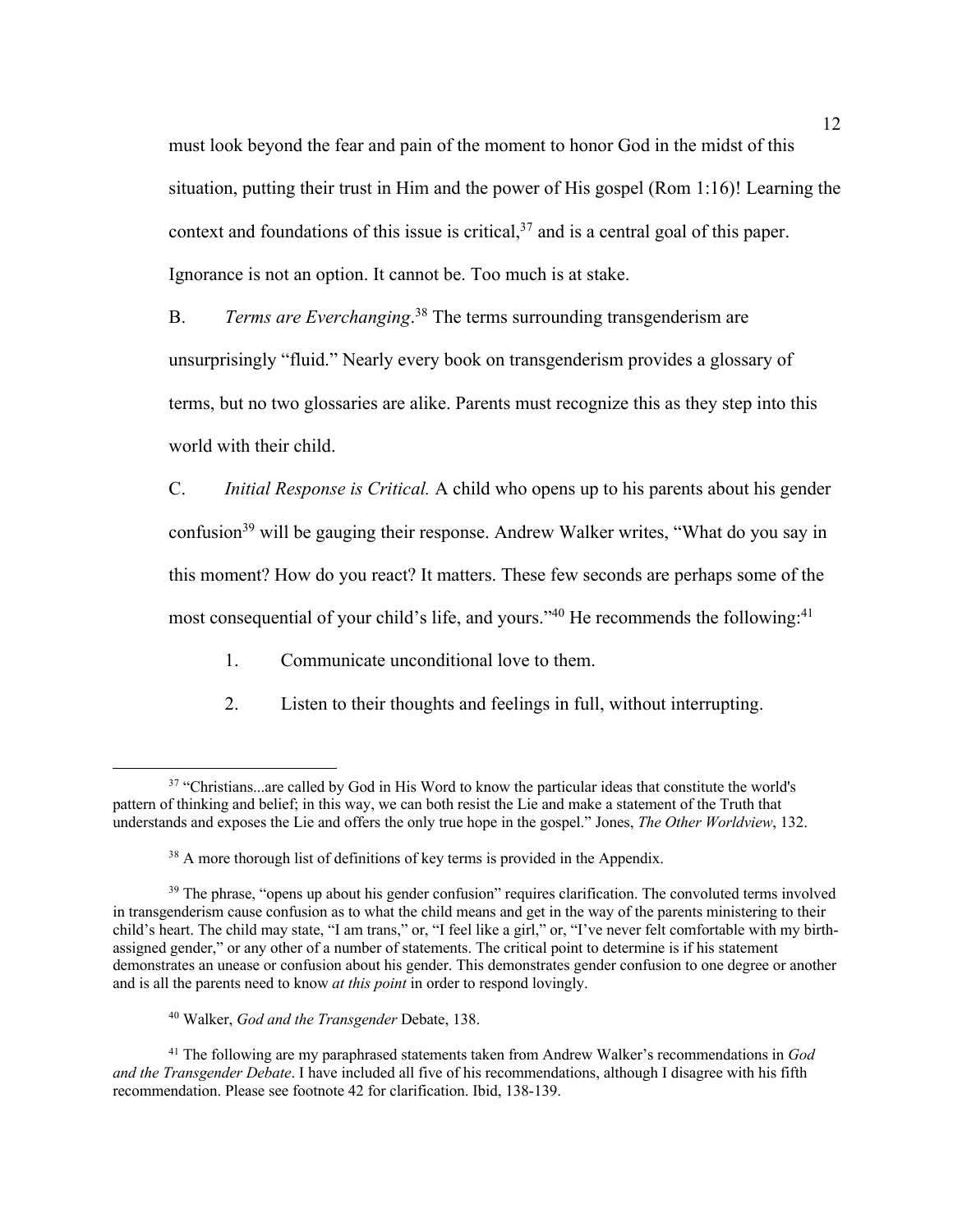3. Remember their age and developmental level. A conversation with a fouryear-old will be different and less challenging than one with a teen.

4. Contact your church leaders to let them know what is going on. (He emphasizes this point as the most critical.)

5. Evaluate your child's emotional and psychological state and consult a Christian counselor or psychologist who will refuses to embrace the ideological underpinnings of transgenderism.42

**IV. THE CHILDREN.** Every child, without exception, has been impacted from the sin within and the sin without.<sup>43</sup> To ignore one in favor of the other is to misunderstand the nature of humanity, perhaps at the expense of the child.

A. *Sin on the Inside.* All children are sinful from birth (Ps 51:5).

1. *A Heart that Worships Counterfeits.* All humanity runs after Godsubstitutes. The idols in vogue change with time, $44$  but the heart still lusts after God-substitutes in the exact same way.

<sup>&</sup>lt;sup>42</sup> This last point is where my opinion and that of Walker diverge. I would recommend biblical counsel for this family, especially in light of recent developments in legislation against "conversion therapy," and the pressure on licensed counselors to conform to these ungodly laws. Throughout his book, Walker provides theological wisdom, practical insight, and Christlike compassion in dealing with transgenderism. But no mention is ever made in recognition of biblical counseling as an option to provide guidance for the family of a gender confused child. That said, I believe his list of recommendations as to *how* parents should consider their initial response to a child's revelation that he is gender confused is still valuable and helpful.

<sup>&</sup>lt;sup>43</sup> "Wrong ways of defining who we are arise naturally in our hearts, and the world around us preaches and models innumerable false identities." David Powlison, "A Man's Identity," 78.

<sup>44</sup> "So many crazes have come and gone. Serial killing is vanishingly rare; mass shootings, on the rise. Bulimia may be in decline, while cutting and suicide sharply spike. Other fads died off, while this one [transgenderism] took root. Why? What's in the national drinking water?" Shrier, *Irreversible Damage*, 142. This pointed (and seemingly passionate) monologue comes from an unbeliever who is a testament to the common grace of God in a human's ability to reason. She asks what is in the water, but the problem is not in the proverbial water. It is in the heart of man. We do not know just how bad our hearts are even when we see the evidence right in front of us. We need the Word of God to shine the light on our situation (Ps 19).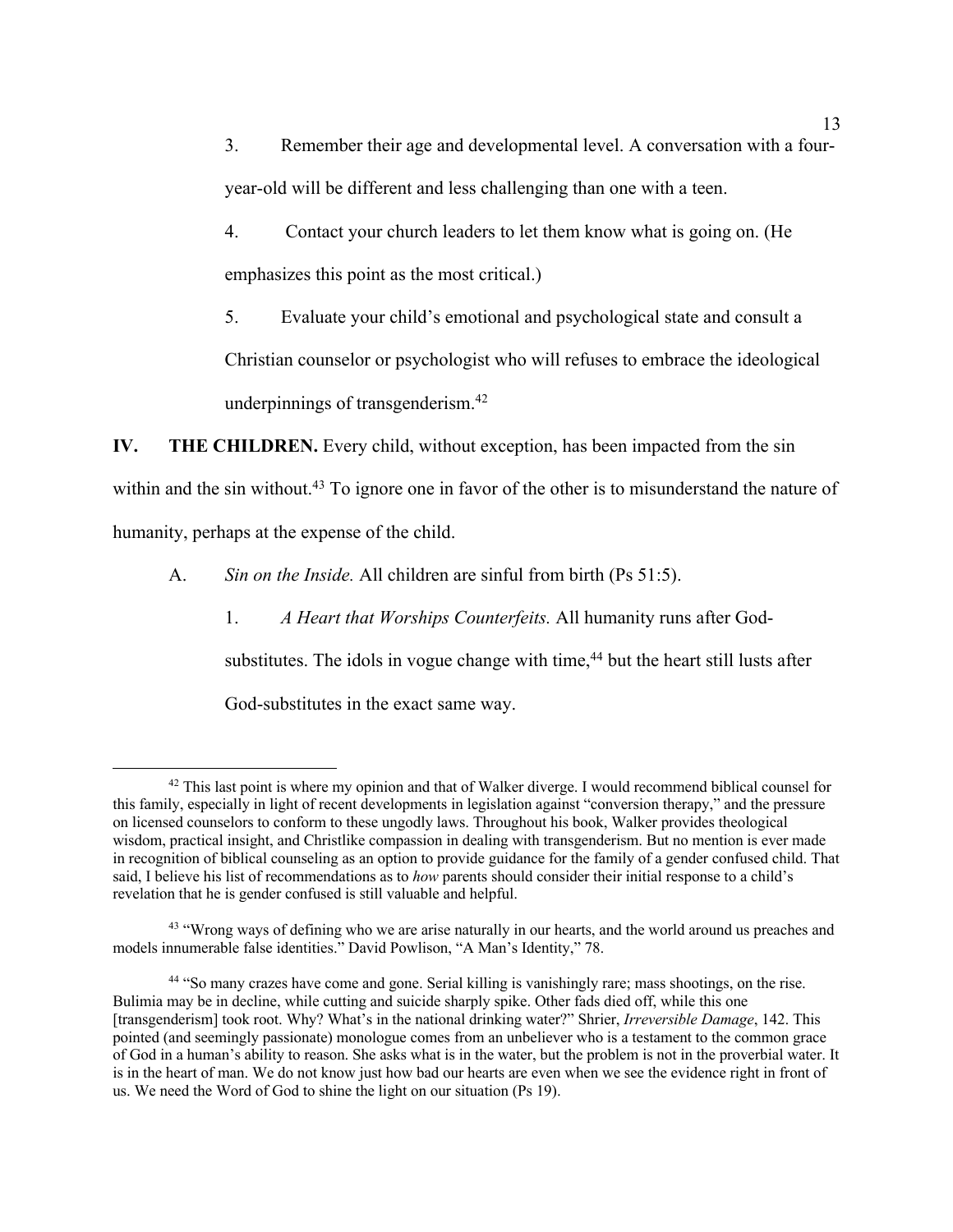2. *The Noetic Effects of Sin.* The noetic effects inhibit the child's ability to see reality as it is. If the child is unregenerated, he is utterly helpless against such seductive ideologies.<sup>45</sup>

B. *Sin on the Outside.* A world governed by satanic ideas provides a seductive pull on the child as well. It wages war against biblical views of identity and authority, in a way that is every bit as alluring as Satan's attack in Genesis 3.

1. *Abnormality is Normal.* The world calls good evil and evil good (Is 5:20). Even for a child holding to a biblical perspective, there is a normative nature to these concepts of transgenderism.

2. *Worldliness is Appealing.* The message underlying transgenderism is a child can choose his own destiny. This appeals to the selfish heart of every human being. Like every other lie, it does not deliver on its promise. It is a trap, leading to destruction for the child (Prv 5:22-23). 46

3. *Transgenderism Ideology is Constantly Accessible.* The internet provides ready access to both amazing and awful things. Thus, this ideology is not only available to all, but it is specifically promoted and emphasized. This contributes to the normalization of these issues and promises the child that not only is transgenderism a wonderful thing, but it is also the popular<sup>47</sup> thing.

<sup>&</sup>lt;sup>45</sup> The concept of the noetic effects of sin is among the most critical in understanding how to approach transgenderism ideology. An examination of Romans 1:18-32 later in the outline will address this more fully.

<sup>46</sup> This passage speaks to the trapping nature of sin. This rejection of God-given gender and of a selfconception rooted in biblical truth leads to the destruction of this child if it is not confronted.

<sup>&</sup>lt;sup>47</sup> It is no secret that children in the teenage years often manifest an idolatrous desire for popularity. Thus, a key danger of transgenderism ideology is it targets a common heart idol of this age group—the desire to be popular.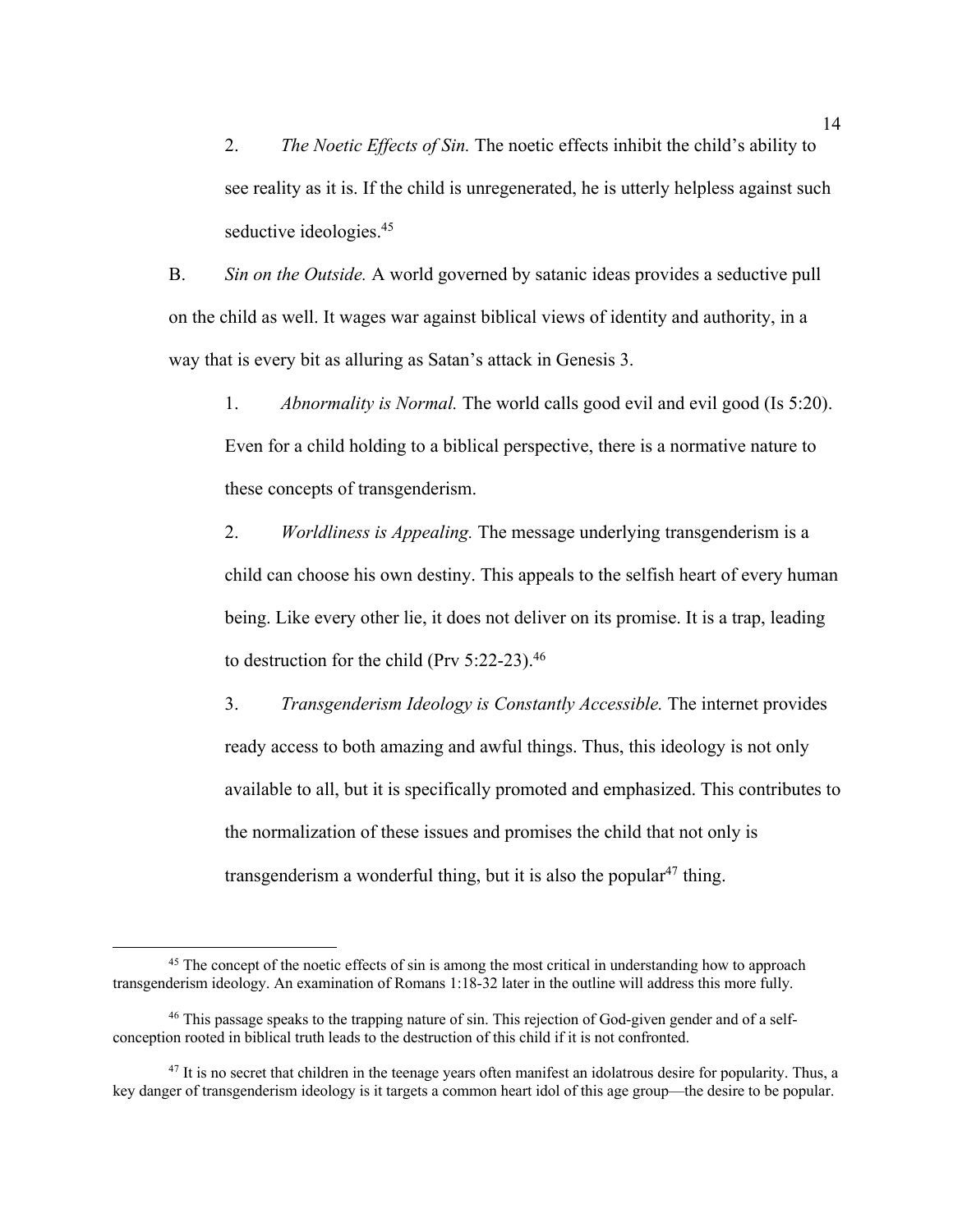# **V. THEOLOGICAL UNDERPINNINGS AND CONSIDERATIONS** <sup>48</sup>

A. Humans: Male or Female.<sup>49</sup> How did God create us?<sup>50</sup> God created human beings as either<sup>51</sup> male or female (Gn 1:27).  $52$ 

1. *"Very Good."* God's description of His *only* design for mankind was that it was "very good" (Gn 1:31). Walker wrote, "God's creation was 'very good.' It was not average, and it was not purposeless."<sup>53</sup>

2. *Complementarian.* Males and females are distinct from one another by

design and by role, *but not by value*. The differentiated roles of husbands and

wives is found consistently in the Old and New Testaments.<sup>54</sup>

3. *Nonnegotiable.* God's binary design for gender is the *only* design for

gender. Any other definition of humanity is to be rejected.<sup>55</sup> Those who accept the

 $50$  "Transgenderism... attempts to grasp at an understanding of gender beginning with our subjective feelings. But [a correct] understanding… begins with God who made us." Ibid., 49.

<sup>51</sup> The existence of "intersex" humans ought not hinder a Christian's belief in only two genders existing. This horribly sad physiological issue is a reflection of the effects of the fall on physical bodies, even in development.

<sup>52</sup> For more on this, see "The Nashville Statement" provided by The Council on Biblical Manhood and Womanhood. "Nashville Statement," CBMW, accessed April 23, 2022, https://cbmw.org/nashville-statement/.

<sup>53</sup> Walker, *God and the Transgender Debate*, 48.

<sup>54</sup> For a more thorough statement on the biblical position of men and women, see "The Danvers Statement" put out by The Council on Biblical Manhood and Womanhood. "The Danvers Statement," CBMW, accessed April 23, 2022, https://cbmw.org/about/danvers-statement/.

<sup>55</sup> What are parents to do if their child is "intersex"? A thorough discussion of this question is beyond the scope of this thesis, however, a footnote on this is important to include. The following response to this issue is sound

<sup>&</sup>lt;sup>48</sup> This section is intentionally placed before "Biblical Counseling Methods" to belabor the point that theology *must* drive the counsel given to such parents. Additionally, this is why the title is worded as it is, "*Theologically Based* Biblical Counsel…." Nowhere is correct theology more important in understanding how to counsel the soul than in the issue of transgenderism.

<sup>&</sup>lt;sup>49</sup> The headings provided here ("Male or Female," "Body and Soul," and "Fallen and Sinful") are borrowed and adapted from J. Alan Branch. Branch, *Affirming God's Image*, 40-42.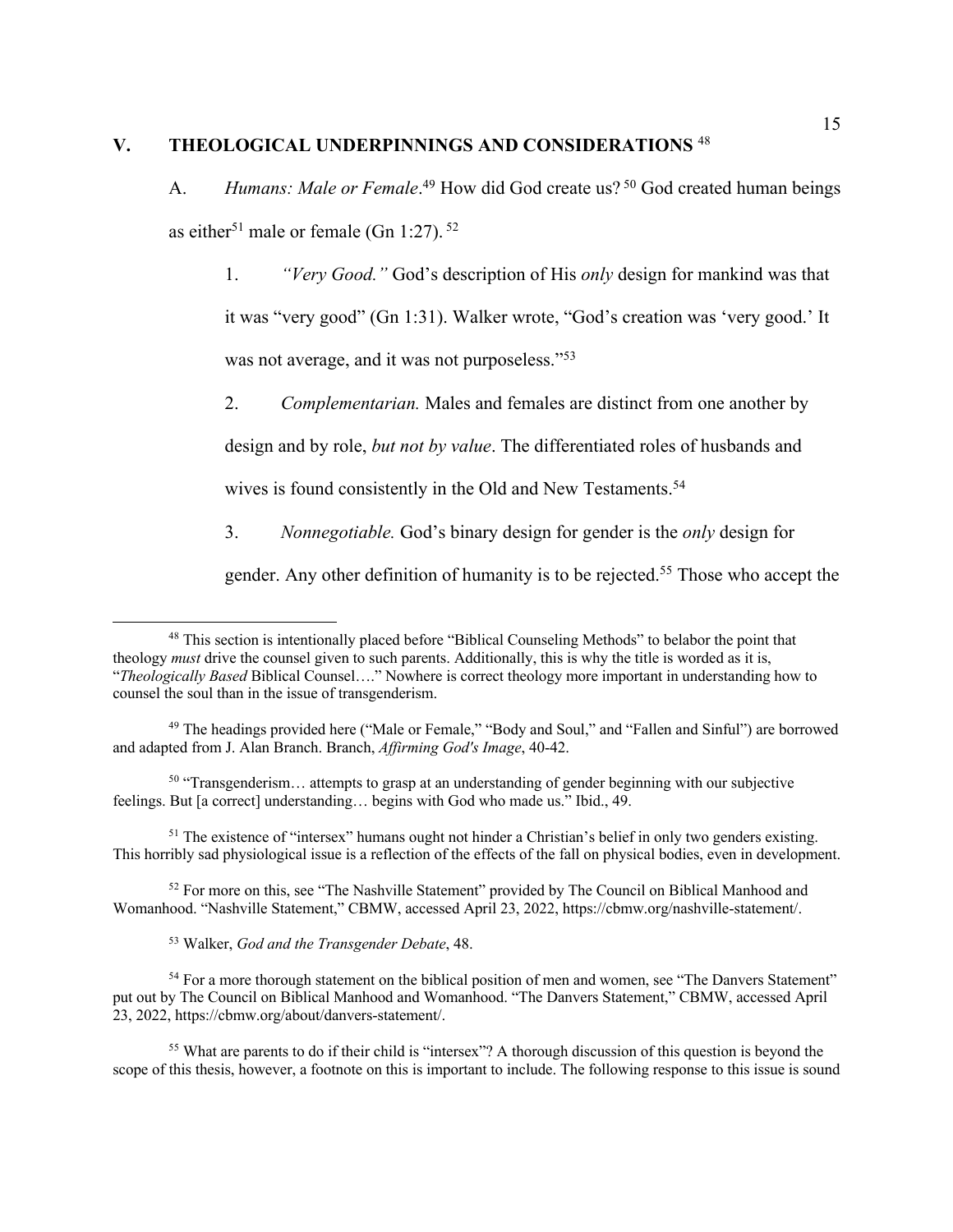gender theory behind transgenderism (that gender is fluid) will never find true joy or hope because they have rejected the design and the Designer.<sup>56</sup>

B. *Humans: Body and Soul.* Humans are comprised of body (outer man) and soul (inner man). This is the dichotomist view of mankind.<sup>57</sup> This can be seen at the creation of the first human in Genesis 2:7, when God created man from dust (physical) and His breath (spiritual).<sup>58</sup> This view is reiterated throughout Scripture (Mt 10:28; Mk 7:21-23; Rom 8:10; 2 Cor 4:16, 7:1; Jas 2:26).

1. *The Body is Good.* God cares about the human body. By implication, what one does with it either honors or dishonors God. Otherwise, God would never have commanded, "glorify God in your body" (1 Cor 6:19). For this reason, it matters what people do with, and to, their bodies (1 Cor 16:13-19).

and biblical: "First, parents should be extremely reluctant about—if not altogether against—corrective surgery when the child is an infant. This is especially the case when the surgery would involve the modification of the child's genitals or reproductive organs. Perhaps surgical procedures would be in order at some point during the child's life, but do not rush a child into surgery simply out of a desire to make the child 'normal.' Second, try to determine as soon as possible the chromosomal make-up of the child. If there is a Y chromosome present, that would strongly militate against raising the child as a female, regardless of the appearance of the genitals and other secondary sex characteristics. It would also suggest that medical treatments designed to make the child into a female are out of line. Third, understand that not all doctors and medical professionals share your biblical convictions. Worldviews affect the treatment of intersex conditions. Some doctors may view gender as social and therefore would not let biological markers (such as a Y chromosome) determine the child's gender. Fourth, parents need to take an active role in understanding the condition and pursuing treatment options in keeping with their biblical convictions." Denny Burk, *What Is the Meaning of Sex?* (Wheaton, Illinois: Crossway, 2013), 181-182.

<sup>&</sup>lt;sup>56</sup> "A fish that decides to make a bid for freedom by jumping out of the water will not be free—because it is created to live in the environment of water." Roberts, *Transgender*, 35-36. This analogy was given in relation to transgenderism.

<sup>57</sup> While some Christians hold to a trichotomist view of mankind (body, soul, and spirit), it is the opinion of this author and those who hold to a belief in biblical counseling that the dichotomist view is the most supported in Scripture. See also Winston Smith, "Dichotomy or Trichotomy? How the Doctrine of Man Shapes the Treatment of Depression" 18, no. 3 (Spring 2000): 21–29.

<sup>58</sup> John MacArthur and Richard Mayhue, *Biblical Doctrine*, (Wheaton: Crossway, 2017), 422.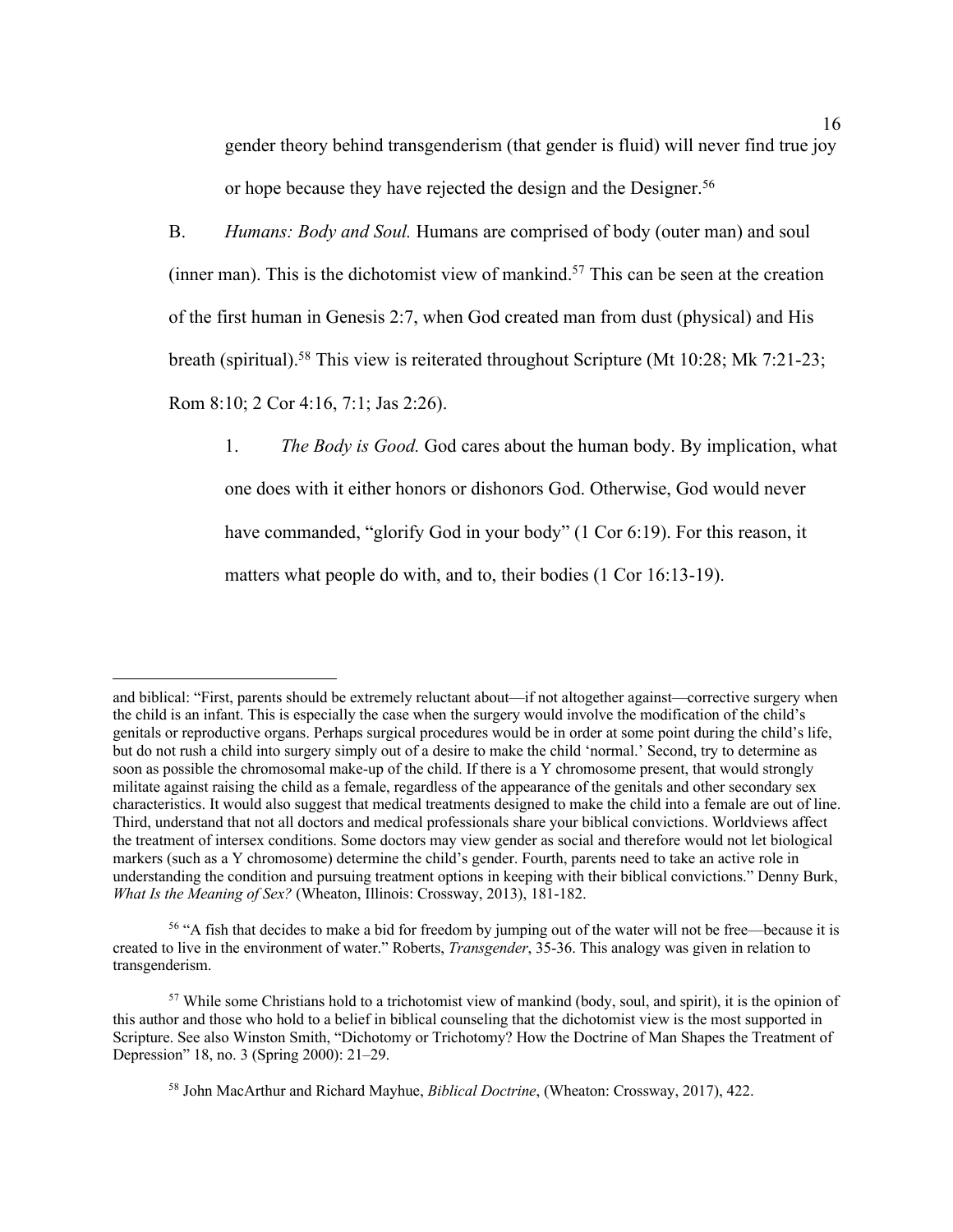2. *Hormonal or Surgical Alterations Do Not Change God-Given Gender*. Because God created binary gender, transgender-driven surgeries are not to be viewed as truly changing one's gender. Both Christian and secular resources can be cited supporting this point.<sup>59</sup> In general, Christians should view these procedures as self-mutilation, <sup>60</sup> a harming of the God-given body in a similar (but not identical) fashion to intentionally cutting or starving oneself.<sup> $61$ </sup> These choices *do* dishonor the God-given body, which is serious (Dt 23:1). The gender of each person is a good thing given by God, which should lead to praise for the way God created each person (Ps 139:13-14).

C. *Humans: Fallen and Sinful.* The fall of man (Gn 3) brought sin into the world. Sin has affected the bodies *and* minds of all humans from that point forward, including those who struggle with transgenderism. The text that best delineates the progression (or

<sup>59</sup> "[Gender reassignment surgery] does not *really* change males into females or vice versa. In fact, the combination of hormone therapy and surgery results in a surgically altered male with high levels of female hormones or a surgically altered female with high levels of testosterone." Branch, *Affirming God's Image*, 101-102; "Sex 'reassignment' doesn't work. It's impossible to 'reassign' someone's sex physically, and attempting to do so doesn't produce good outcomes psychosocially." Ryan Anderson, "Sex Reassignment Doesn't Work. Here Is the Evidence.," The Heritage Foundation, accessed April 13, 2022, https://www.heritage.org/gender/commentary/sexreassignment-doesnt-work-here-the-evidence. See also Paul McHugh, "Transgender Surgery Isn't the Solution," *Wall Street Journal*, May 13, 2016, sec. Opinion, https://www.wsj.com/articles/paul-mchugh-transgender-surgeryisnt-the-solution-1402615120.

 $60$  "...the false gospel of transgenderism invites its participants to mutilate their genitalia in order to find a kind of 'salvation.'" David Schrock, "What the Gospel Has to Say to Transgendered Persons," ERLC, July 20, 2015, https://erlc.com/resource-library/articles/what-the-gospel-has-to-say-to-transgendered-persons/; "In [gender reassignment surgery], perfectly functioning body parts are mutilated and rearranged." Branch, *Affirming God's Image*, 112.

 $61$  Schrock, "What the Gospel Has to Say to Transgendered Persons." This article compares circumcision to "gender reassignment surgery," instructing toward a gospel-driven, biblical view of these surgeries. While gender reassignment surgery, cutting, and anorexia, are not identical, nor are they necessarily rooted in the same heart lust/idol, each one mistreats the body in a way that betrays a distorted view of the good body that God created.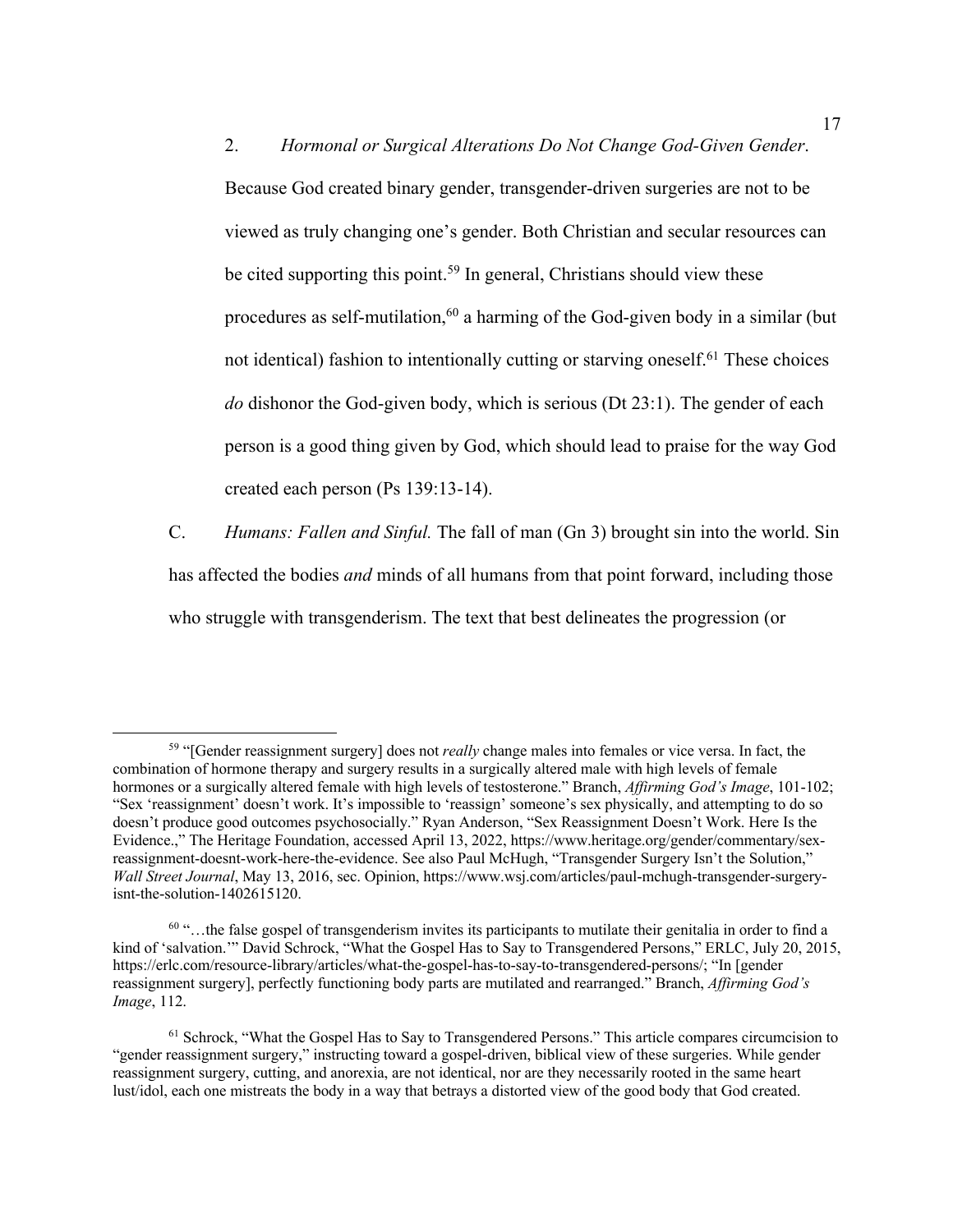digression!) of the noetic effects of sin on humanity is Romans 1:18-32.<sup>62</sup> First comes a rejection of an obviously existing God and a suppression of the truth (1:18-21). Idolatry then follows (1:22-23). Thirdly, God "[gives] them up" to all manner of evil, including sexual sins, and *inventing evil* (i.e., transgenderism) <sup>63</sup> (1:24-31). Finally, they not only practice these things, but they heartily approve of those who do (1:32). This is the mind of the man who has rejected his Creator God. The discontent of Eve is present in this description. According to this passage, sin affects mankind in the following ways:

- 1. *What We Want (vv.18b, 23).* 64
- 2. *What We See (and Do Not See) (vv. 19-20, 28).* <sup>65</sup>
- 3. *How We Think (vv. 21-22, 28).* 66
- 4. *What We Worship (vv.23-25).* 67

<sup>65</sup> "They are in rebellion against him and therefore are distorted in their perception of reality." Ibid., 930.

<sup>66</sup> "Biblical counseling takes seriously the effects of sin on the thought and decision-making processes. Thinking and obedience are really inseparable." Jay E. Adams, *A Theology of Christian Counseling* (Grand Rapids: Zondervan, 1979), 172.

 $62$  This text is referred to in most biblical resources addressing transgenderism, and rightly so. It is the Bible's clearest treatise on the effects of sin on mankind.

<sup>63</sup> "…genital mutilation of modern transgenderism… is the invention of men." Schrock, "What the Gospel Has to Say to Transgendered Persons."

<sup>&</sup>lt;sup>64</sup> "It is the irony of God's judgment that sinners receive what they seek by self-acclaimed wisdom." Royce Gordon Gruenler, "Romans," in *Evangelical Commentary on the Bible*, vol. 3, Baker Reference Library (Grand Rapids, MI: Baker Book House, 1995), 931.

 $67$  "In their spiritual blindness, intellectual darkness, and moral depravity, men are by nature inclined to reject the Holy Creator for the unholy creature. Because something even in their fallenness demands a god, but one they like better than the true God, they devise deities of their own making." John MacArthur, *Romans 1-8*, The MacArthur New Testament Commentary (Chicago: Moody Press, 1991), 91.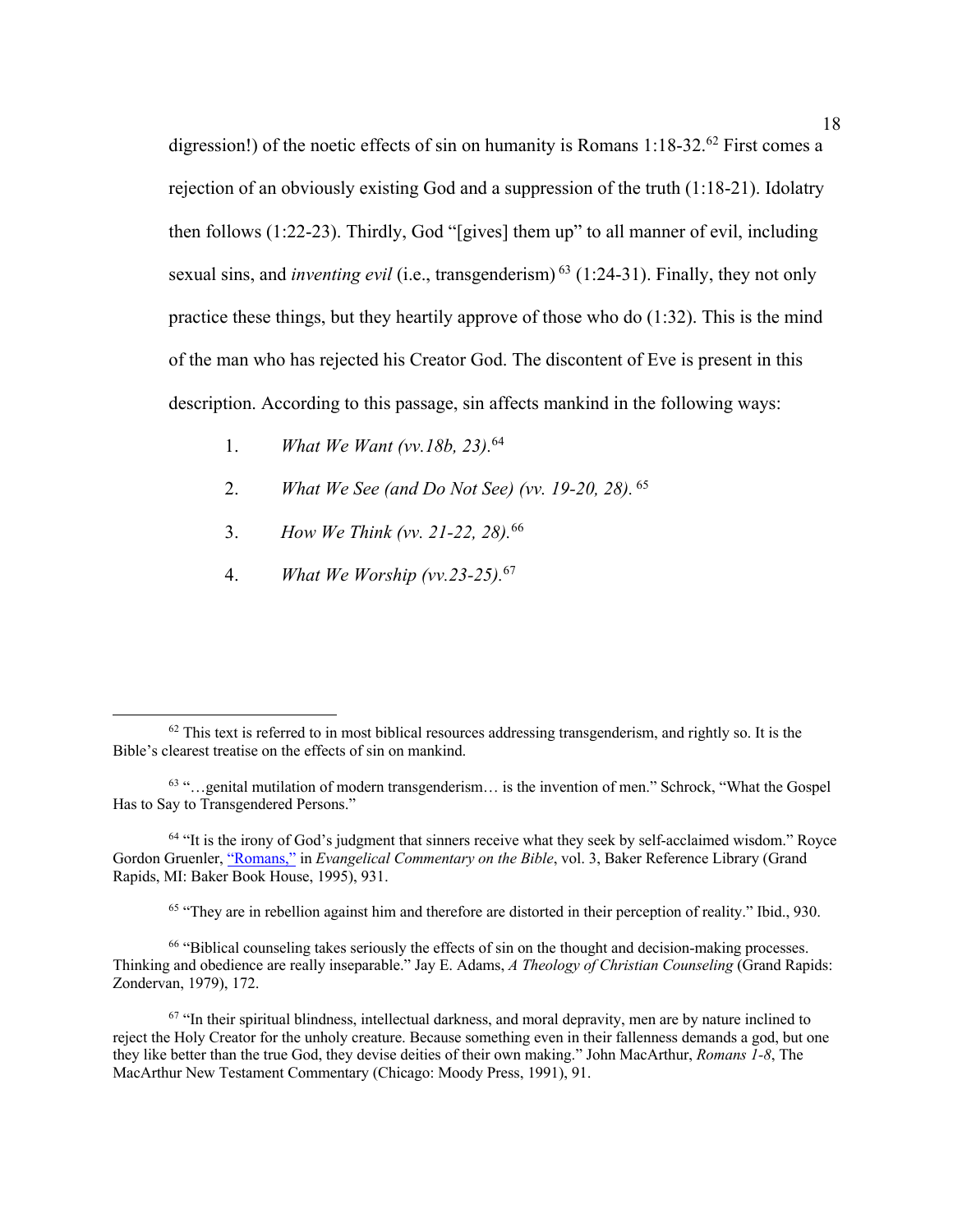- 5. *Who We Trust (v.25)*. <sup>68</sup>
- 6. *What We Do (vv.29-30)*. In the list of sins found here, note the following

four in relation to transgenderism: "haters of God,"69 "insolent,"70 "inventors of evil,"<sup>71</sup> and "disobedient to parents."<sup>72</sup>

7. *What We Celebrate (v. 32).* <sup>73</sup>

# **VI. BIBLICAL COUNSELING METHODS**

A. *Know God.* A growing understanding of who God is will be critical in responding to a gender confused child with truth and love.<sup>74</sup>

 $70$  "...one who behaves with humiliating and unconscionable arrogance to those who are not powerful enough to retaliate." F. F. Bruce, *Romans: An Introduction and Commentary*, vol. 6, Tyndale New Testament Commentaries (Downers Grove, IL: InterVarsity Press, 1985), 92.

<sup>71</sup> "The phrase describes people who... are not content with the... ordinary ways of sinning, but who seek out new, obscure and subtle vices because they have grown bored and seek a new thrill in some new sin." Barclay, *The Letter to the Romans*, 45.

 $72$  "The reason for including this sin here is that, once the bonds of the family are loosened, wholesale degeneracy is bound to follow." Ibid., 45. The promotion of children disowning parents who do not accept their transgenderism ideology is all bound up in the culture's rejection of obedience to parents.

 $73$  "The height of sinful hubris is not simply sinning and knowing that the penalty for such things is death; no, it is encouraging and approving of others who do the very same things." Steven E. Runge, *High Definition Commentary: Romans* (Bellingham, WA: Lexham Press, 2014), 33. The L (Lesbians) and T (Transgenders) in LGBTQ+ do not agree on the role of the body in determining gender, but they band together and celebrate one another because they have a common enemy—God. For a more on this, see Chapter 10 ("The Triumph of the T") in *The Rise and Triumph of the Modern Self.*

<sup>74</sup> For a concise but rigorous resource dealing with God's attributes, see Arthur Walkington Pink, *The Attributes of God*, New ed (Grand Rapids, Mich: Baker Books, 2006).

 $68$  "And sin is always a lie, because sinners think that it will make them happy, whereas in the end it ruins life, both for those who sin and for others, in this world and in the world to come." William Barclay, *The Letter to the Romans*, 3rd ed. fully rev. & updated., The New Daily Study Bible (Louisville, KY; London: Westminster John Knox Press, 2002), 35. This is exactly what Eve did in the garden (Gn 3:6)…. She trusted the lie!

 $69$  "This describes people who hate God because they know that they are defying him. God is the barrier between them and their pleasures; he is the chain which keeps them from doing exactly as they like. These people would gladly eliminate God if they could, for to them a godless world would be one where they would have not liberty but license." Ibid., 43.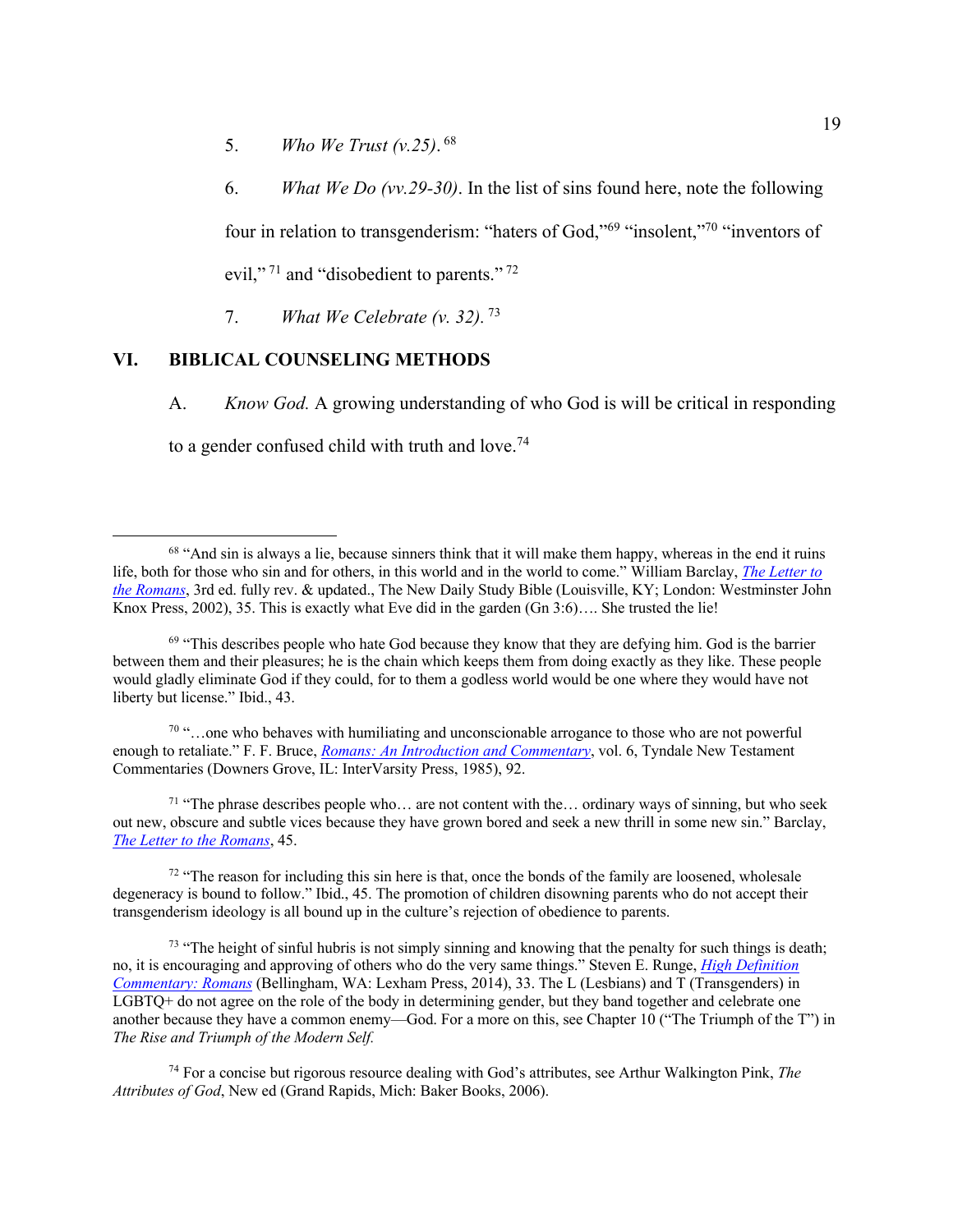#### B. *Be Compassionate.*<sup>75</sup>

1. *Compassionate Biblical Counselors.* The biblical counselor must listen well to understand well (Prv 18:13). Parents are hurting, unsure of what to do, and children need heart-redemption.

2. *Compassionate Parents.* <sup>76</sup> The parents must view their child as one who is in danger, needing redemption. This is a rescue mission for the child's heart.<sup>77</sup> God's patience toward His children is the example here (2 Pt 3:9; Rom 2:4; 2 Tm 2:24-26). Compassion is also vital in addressing myriad difficulties surrounding this issue (i.e., use of preferred pronouns, etc.).<sup>78</sup>

3. *Our Compassionate Christ.* Christ spoke the truth in love perfectly (Eph 4:15). "Our love should be modeled on the love of Jesus Christ, who offered the woman at the well living water so that she would never thirst again (John 4:14), yet confronted her sin with compassionate firmness (John 4:16-18)."79

<sup>75</sup> For more on compassion in dealing with souls of others, see Jay E Adams, *Compassionate Counseling* (Stanley, NC: Timeless Texts, 2007).

<sup>&</sup>lt;sup>76</sup> "But whether [the transgender community] trust[s] in Christ as Savior or not, we will not bow to the public normalizing of sin. Doing so is not compassionate. Standing for the truth is compassionate." Beilby and Eddy, *Understanding Transgender Identities*, 79. The parent must distinguish their child's situation from the larger LGBTQ+ movement. Compassion toward one's child who is entangled/enslaved in this ideology is not the same as tolerance toward the LGBTQ+ movement.

<sup>77</sup> The phrase, "rescue mission," is borrowed from Tedd Tripp's book, *Shepherding a Child's Heart*.

 $78$  For succinct biblical answers to pertinent questions parents face with transgenderism, see the following: Walker, *God and the Transgender Debate*, 145-159; Owen Strachan and Gavin Peacock, *What Does the Bible Teach About Transgenderism?*, Trilogy (Fearn, Scotland: Christian Focus Publications Ltd., 2020), 141-160.

<sup>79</sup> Branch, *Affirming God's Image*, 131.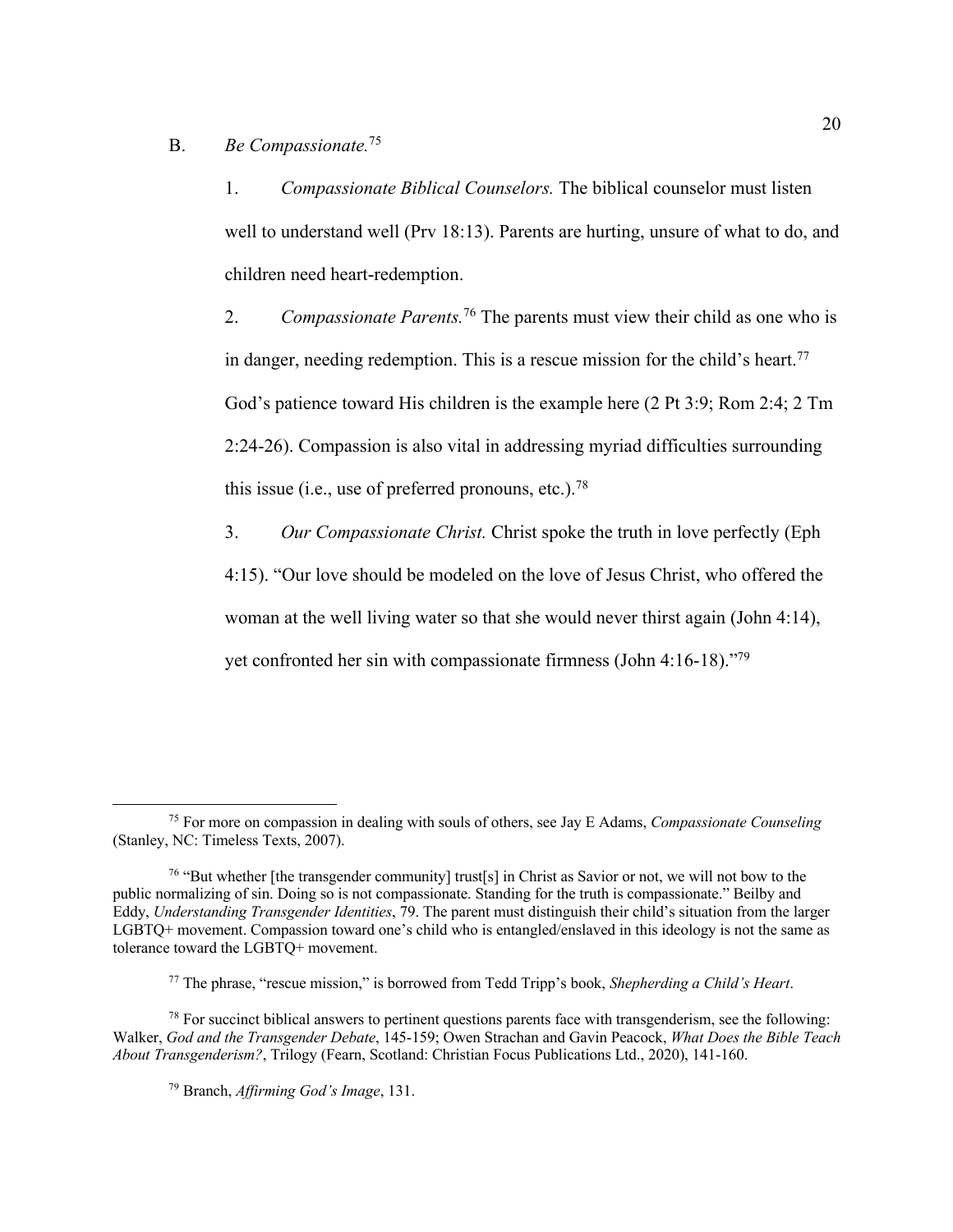C. *Get the Log Out!* Matthew 7:1-5 provides a clearer understanding of the necessity of dealing with one's own sin before addressing that of another.<sup>80</sup>

1. *What Is the Log?* Parents must first open their eyes to their own heart idols!81 The child's gender confusion can reveal the idolatrous heart lusts of the parents. What are some common heart idols of parents in this situation?

a) *Comfort*. Comfort-seeking parents may misrepresent the gospel to convince themselves their child is saved. They may also ignore study of the cultural influences and climate because of laziness or repulsion.

b) *Approval.* Approval-seeking parents may affirm transgender thinking as legitimate, or neglect to address it as sin.

c) *Reputation.* Well-respected parents in the Christian community (or those who seek such respect) may respond sinfully, fearing loss of reputation, and thus avoid openness and humility with their child.

2. *Why Get the Log Out?* According to Matthew 7:1-5, when a person aggressively deals with his own sin, it enables him to do the following:

a) *Preemptively avoid hasty judgment (v. 3)*. 82

<sup>80</sup> "My immediate problem… is not *his* sin…[, but] *my* idolatry…. If parents do not deal with their personal idolatry first, then all the strategies for dealing with your teen will not help" (emphasis in original). Paul David Tripp, "What Is 'Success' in Parenting Teens?," *Journal of Biblical Counseling* 23, no. 3 (2005): 15.

<sup>&</sup>lt;sup>81</sup> In a recent discussion with Dr. Stuart Scott on Ezekiel 14:1-11, he noted the relational aspect hindered by idols. The gospel is not just about facts, but relationships to be restored! Idolatry gets in the way of parents' relationship to God and their children, just as it gets in the way of children's relationship to God and their parents!

<sup>&</sup>lt;sup>82</sup> "Such persons will not only be slow to undertake the office of censor on their neighbors, but, when constrained in faithfulness to deal with them, will make it evident that they do it with *reluctance* and not satisfaction, with *moderation* and not exaggeration, with *love* and not harshness" (emphasis in original). Robert Jamieson, A. R. Fausset, and David Brown, *Commentary Critical and Explanatory on the Whole Bible*, vol. 2 (Oak Harbor, WA: Logos Research Systems, Inc., 1997), 29.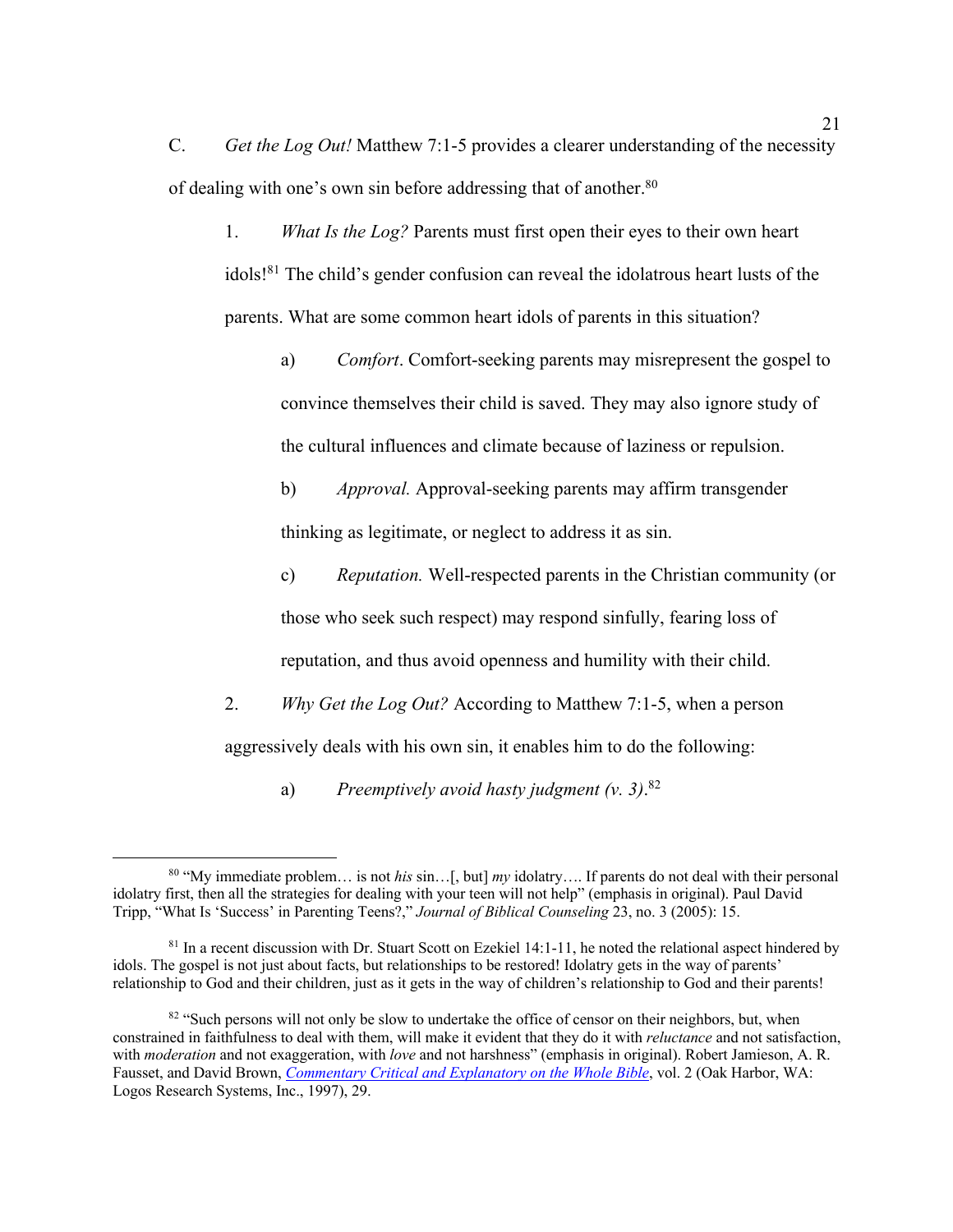- b) *Personally eradicate hypocrisy (v. 5)*. 83
- c) *Clearly perceive sin of self and others (v. 5)*. 84
- d) *Effectively help another in sin (v. 5)*. 85
- D. *Identify the Influential Voices in the Child's Life.* <sup>86</sup>
	- 1. *Friends.*<sup>87</sup>
	- 2. *School.*<sup>88</sup>
	- 3. *Technology*. 89

E. *Understand and Address the Child's Heart.*<sup>90</sup> It is easy for parents to focus on peripheral issues and neglect to get to the heart of their child's gender confusion. Thus,

 $84$  "Once the judge is aware of his own sin (v. 5a) and of the judgment that awaits it (v. 2), he can understand his brother's sin and help him deal with it (v. 5b)" J. Knox Chamblin, "Matthew," in *Evangelical Commentary on the Bible*, vol. 3, Baker Reference Library (Grand Rapids, MI: Baker Book House, 1995), 731.

<sup>85</sup> Ibid., 731.

<sup>86</sup> Paul David Tripp, *Age of Opportunity: A Biblical Guide to Parenting Teens*, Resources for Changing Lives (Phillipsburg, N.J: P & R, 2001), 239. This heading is a paraphrase of one of Tripp's recommendations for parents in interacting with teenagers biblically. He articulates how critical it is for parents to understand who their child listens to and respects, and what those influencers are "saying."

<sup>87</sup> "There is a great deal of material in Proverbs about friendship and the influence that others have on you and your behavior. Teenagers are often naïve and unwise in their choice of friends…. Friendship is very important." Tripp, *Age of Opportunity*, 83. This quote comes from a chapter discussing how Scripture defines teens.

<sup>88</sup> For specific biblical approaches to this topic, see Strachan and Peacock, *What Does the Bible Teach About Transgenderism?*, 147-148; Walker, *God and the Transgender Debate*, 147-149, 151-152.

<sup>89</sup> "Nearly every novel problem teenagers face traces itself back to 2007 and the introduction of Steve Jobs's iPhone." Shrier, *Irreversible Damage*, 212.

 $90$  While addressing the child's heart must be mentioned in this thesis due to the parents' role in his life, this section is intentionally abbreviated due to the intended audience. Much more could be written concerning the child's heart, but the purpose of what *is* mentioned is to provide the parents with starting points and guidance in learning how to approach their child.

<sup>83</sup> "…the *hypocrite's* error is not in his diagnosis, but in his failure to apply to himself the criticism he so meticulously applies to his brother" (emphasis in original). R. T. France, *Matthew: An Introduction and Commentary*, vol. 1, Tyndale New Testament Commentaries (Downers Grove, IL: InterVarsity Press, 1985), 147.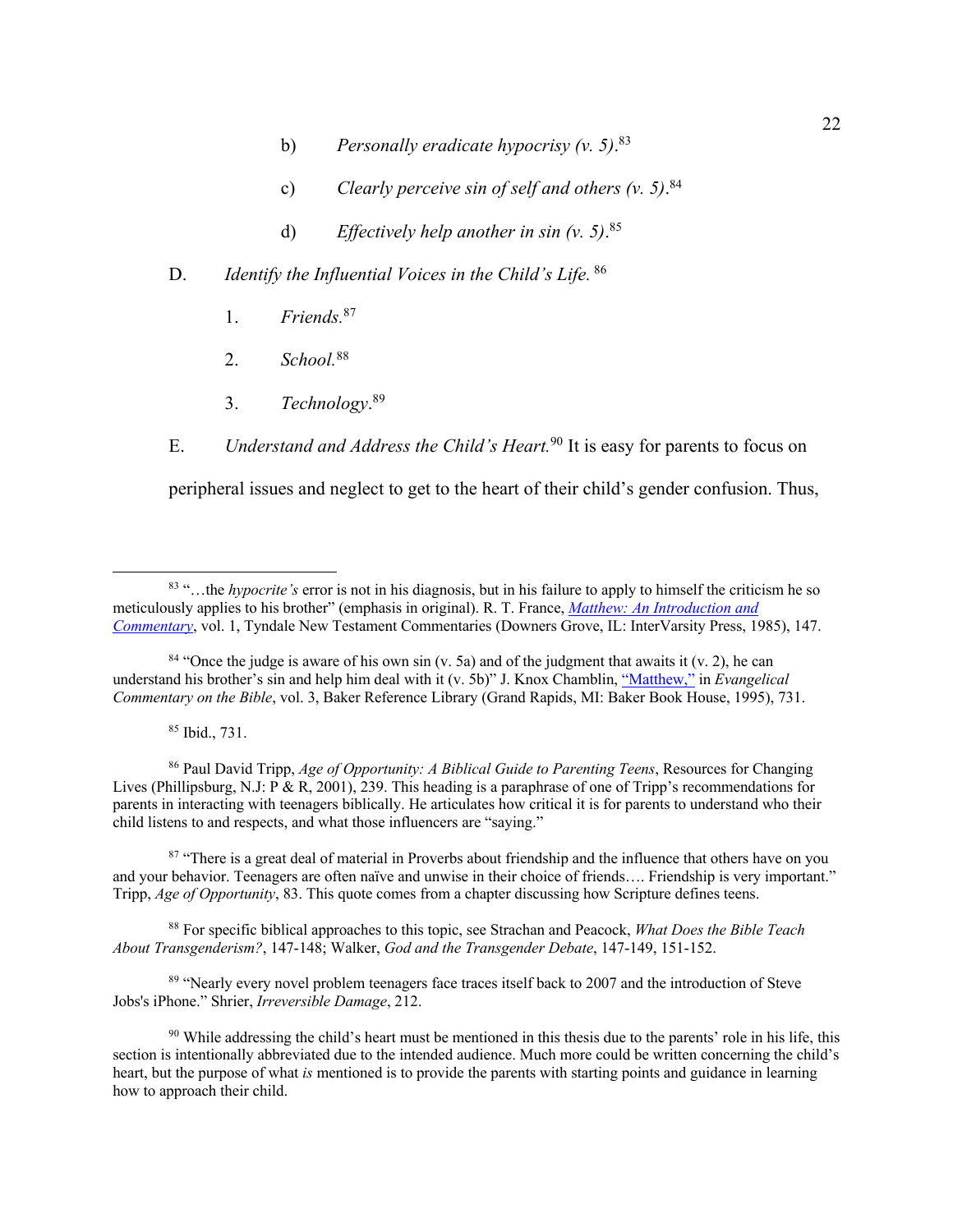the parents must ask good questions to discern whether their child is identifying as transgender or experiencing gender dysphoria. 91

1. *If a Child is Identifying as Transgender.* The parents must rely on the Holy Spirit as the Changer of hearts. The parents' focus must be on gospel truths (God, man, sin, the Savior, repentance, and belief). A repentance according to the gospel is the *first* thing the child needs before anything else! An unregenerate heart cannot respond to the truth of the gospel – it is foolishness to him  $(1 \text{ Cor } 1:18)$ .

a) *Watch for Entry Gates!*<sup>92</sup> Parents must determine what the child is living for.<sup>93</sup> Common heart lusts are *belonging*<sup>94</sup> and *identity*.<sup>95</sup>

b) *Do Not Give Up!* <sup>96</sup> Parents must remember that God's great

patience and kindness are meant to lead to repentance (Rom 2:4).

<sup>93</sup> John D. Street, *Passions of the Heart* (Phillipsburg: P&R Publishing, 2019), 138-140. According to Dr. Street, the most common root issue at the heart of transgenderism is discontentment. Parents must keep this in mind.

<sup>94</sup> "But the new identity gave her both a cause and a team." Shrier, *Irreversible Damage*, 69. This quote was a mother's description of what her daughter got in return for first identifying as "asexual," then "trans." Descriptive words that would also describe this heart lust would be "security" or "a place in this world."

<sup>95</sup> "Gender dysphoria is [a]… *ruling passion*… held intensely by the patient or the person , who is *making a life of that idea*" (emphasis mine). Ibid., 140. This definition is provided by Dr. McHugh, a leading psychiatrist who previously worked at Johns Hopkins, and who opposes gender reassignment surgery.

 $91$  The distinction is critical in getting to the heart of a child and provides the reasoning for its emphasis in this thesis. Experiencing gender dysphoria does not necessarily mean a child is identifying as transgender. But both descriptions demonstrate that a child is confused about gender. For more on this, see Branch, *Affirming God's Image*, 129; Walker, *God and the Transgender Debate*, 33-34.

 $92$  This term is borrowed from Paul David Tripp, and refers to the opportunities to step into the life of another to see the situation from his perspective in order to proclaim the gospel truth in a relevant way to him. For more on "entry gates," see Paul David Tripp, *Instruments in the Redeemer's Hands: People in Need of Change Helping People in Need of Change*, Resources for Changing Lives (Phillipsburg, N.J: P&R Pub, 2002), 125-131.

<sup>96</sup> "*Never give in to thinking it is too late….* I have seen relationship after relationship between parents and teenagers change dramatically because parents refused to be discouraged" (emphasis in original). Tripp, *Age of Opportunity*, 234-235.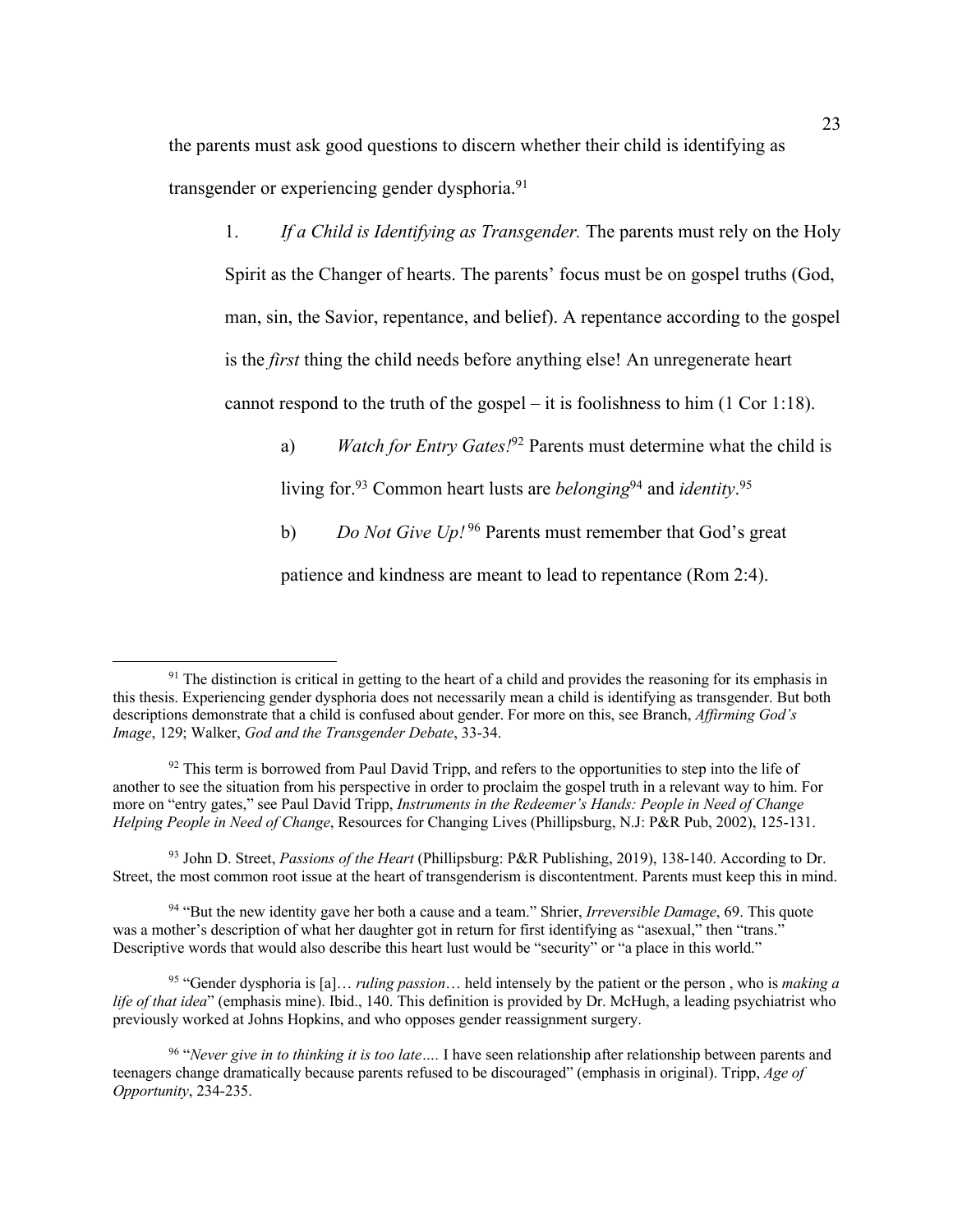a) *Teach Repentance of Transgender Desires (Not Just Actions).* James 4:1-10, especially verses 1 and 8, connect sinful desires with the need for repentance.

b) *Teach the Process of Biblical Change*. If a child demonstrates saving faith, teach him to put off the old self, renew his mind with the Word, and put on the new self (Eph 4:22-24; Rom 12:1-2; Phil 4:8-9).

c) *Learn, Model, and Teach Patience.* Nothing is likely to change overnight. Neglecting to teach the child this point will leave him without hope and distort his view of what biblical change looks like.<sup>97</sup>

F. *Remember the Gospel is Key.* This is true, whether the child has identified as transgender or is experiencing gender dysphoria. Either way, he needs the gospel to shed light on his gender confusion. Parents must remind each other of this regularly and often.

1. *Expect Opposition.* Make no mistake—this is war.98 This is war for the hearts and minds of children. The gospel is seen as foolishness to the world (1 Cor 1:18-31). For this reason, Paul stated he was not ashamed of the gospel, for he knew it was the very power of God (Rom 1:16)! One way that the Christian can know he is presenting the gospel as God intended is that the world *will* perceive it

<sup>&</sup>lt;sup>97</sup> "For about eight months after my conversion, I did not cross-dress. Naively, I thought those desires were gone forever. I did not know that God helps us overcome old ways gradually, so that we learn dependence on Him." Anonymous, "'I Was a Transsexual Male...': A Testimony to the Grace of God," 34.

<sup>&</sup>lt;sup>98</sup> "It's a warfare. And the battle is for the minds and the hearts and the souls of people.... If you don't understand that, it only indicates how far away you are from the issue." John MacArthur, "The Elements of a Strong Spiritual Life, Part 2," Grace to You, August 23, 1987, https://www.gty.org/library/sermons-library/55-6/. These comments were made in a sermon in reference to 2 Timothy 2:3.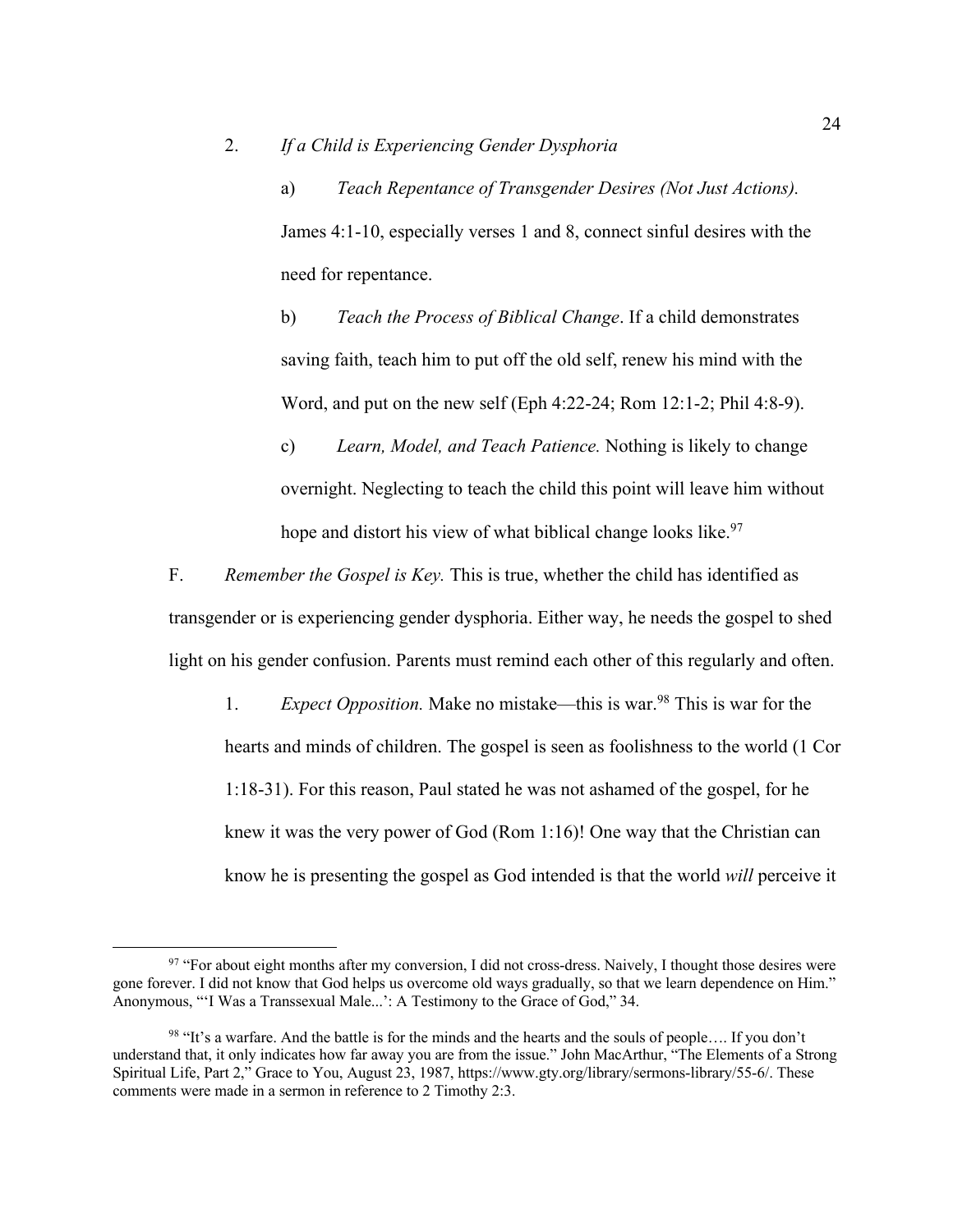as foolishness. But, for the heart of a child who is being called from God effectually, it is His very power given to him (1 Cor 1:18)!

2. *Do Not Change the Message Even if the Child's Heart Does Not Change.* The gospel the child needs will never change. It is not a new message, and it is the most urgent message that the child needs to hear.<sup>99</sup>

G. *Model Biblical Truths in Key Areas.* Do an honest self-examination (Mt 7:1-5) concerning how these concepts have been modeled in the past. If there has been an unbiblical modeling, the first thing to do is begin modeling humble repentance.<sup>100</sup>

1. *Biblical View of Identity.*<sup>101</sup> Repentance is needed if parents have mocked transgender people, insensitive to the image-bearing nature of such people.

2. *Biblical View of Gender Roles.* If parents have mocked their child (or

others) for not being athletic enough, pretty enough, etc., repentance is necessary.

3. *Biblical View of the Body.* If parents have spoken negatively about their bodies (or those of others) due to deformities, etc., repentance is necessary.

4. *Biblical View of Feelings.* Repentance is required if parents have been making decisions based on feelings with their children. This could provide a

<sup>&</sup>lt;sup>99</sup> "The gospel is powerful precisely because it is able to save human beings from the inglorious exchange (v. 23), which theology terms 'original sin.'" Gruenler, "Romans," in *Evangelical Commentary on the Bible*, vol. 3, 931.

<sup>&</sup>lt;sup>100</sup> Each of the following headings of what to model include examples of what would require repentance.

<sup>101 &</sup>quot;...we [people] are not more or less human depending on our conduct, our views of God, or our moment-by-moment thinking. We may not feel as if we represent God on the earth, but we do…. We may not even wish to image God's glory—we may live as heathens, as animals, in ongoing projects of self-destruction—but such self-abnegation does not diminish our image-bearing nature or make us less human." Strachan, *Reenchanting Humanity*, 30-31.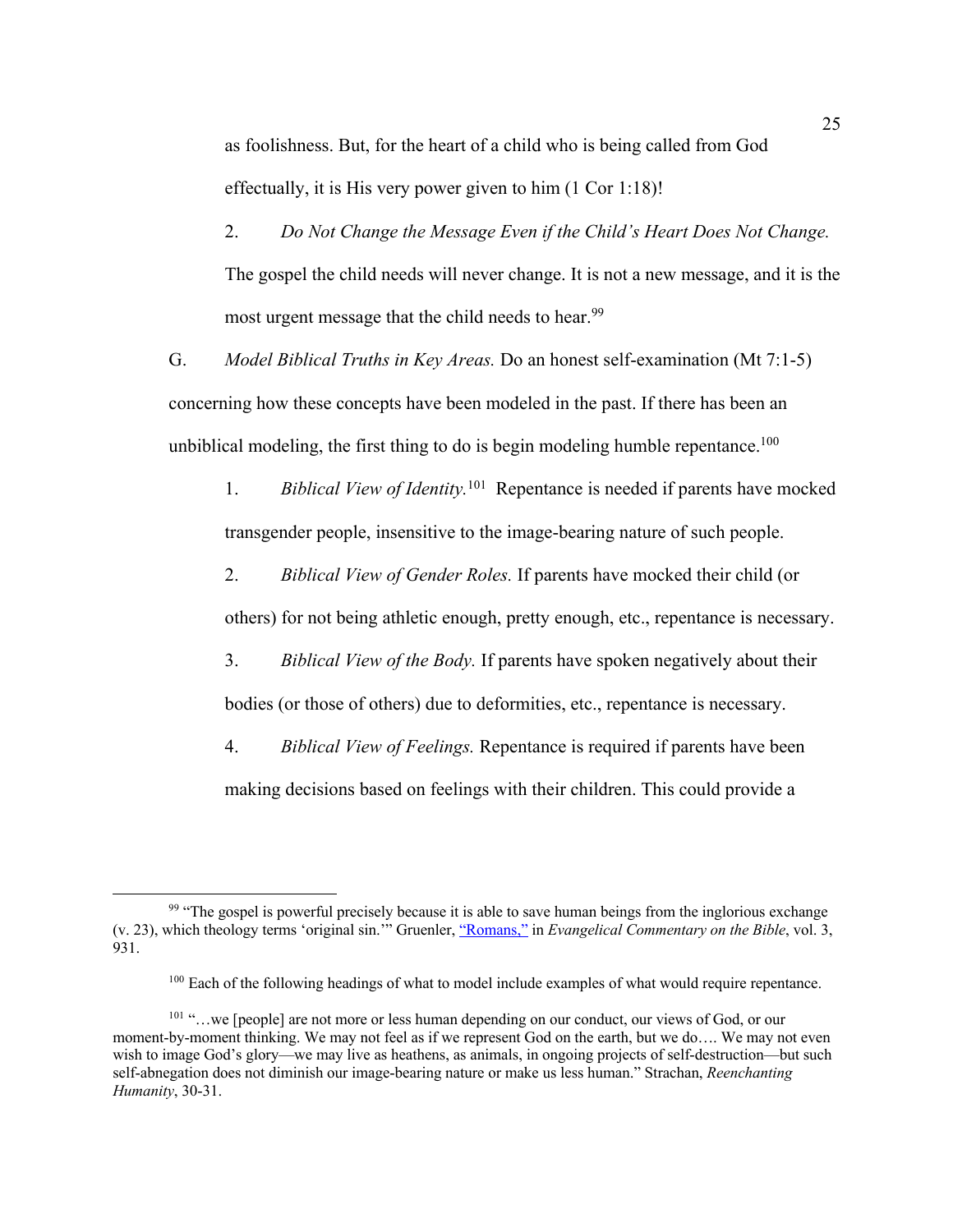wonderful entry point to opening conversations with their child about transgenderism, which is laden with feelings language!<sup>102</sup>

H. *Serve God, Even If.…* In case the child never turns his heart toward God, the parents must still serve God and honor Him. This underscores the significance of parents dealing with their own ruling desires, especially the desire for their child's repentance. Habakkuk was a prophet who had to face the reality that his worship must be for the Lord no matter what! Sproul wrote, "Habakkuk's battle with God ended in a bold statement of faith: 'Even if happens, yet I will rejoice in the Lord.' What are the 'even if's' in your life? Are you willing to surrender them to the Lord?"<sup>103</sup>

### **VII. IMPLICATIONS FOR THE CHURCH**

A. *Be Ready for the Fallout.* The regret of those who receive hormone therapy and/or gender reassignment surgery is not oft proclaimed but is unmistakably present.<sup>104</sup>

B. *Continue Preaching the Word!* The best way for the church to interact with the culture has not changed. Utilizing the grammatical-historical hermeneutic in texts speaking to the origins, purpose, and identity of mankind (Gn 1-3) is crucial. "One's approach to hermeneutics will powerfully shape one's perspective on transgender experience and identity."105

<sup>&</sup>lt;sup>102</sup> For a great start to understanding a biblical view of feelings, see Timothy A. Bryant, "How to Live by Truth (Not Feelings)," *Journal of Biblical Counsling* 18, no. 3 (Spring 2000): 50–53.

<sup>103</sup> R. C Sproul, *The Holiness of God* (Carol Stream, IL.: Tyndale House Publishers, 2006), 153-154.

<sup>104</sup> *Trans Life Survivors* is dedicated wholly to stories of those who reached out to a former "transgender woman" (Walt Heyer), asking for help after regretting "getting a sex change."

<sup>&</sup>lt;sup>105</sup> This quote comes from a book providing four "Christian" views on how to approach the issue of gender identity. These four approaches are based upon vastly different interpretations of Scripture, proving that hermeneutics is crucial. Beilby and Eddy, eds., *Understanding Transgender Identities: Four Views*, 49.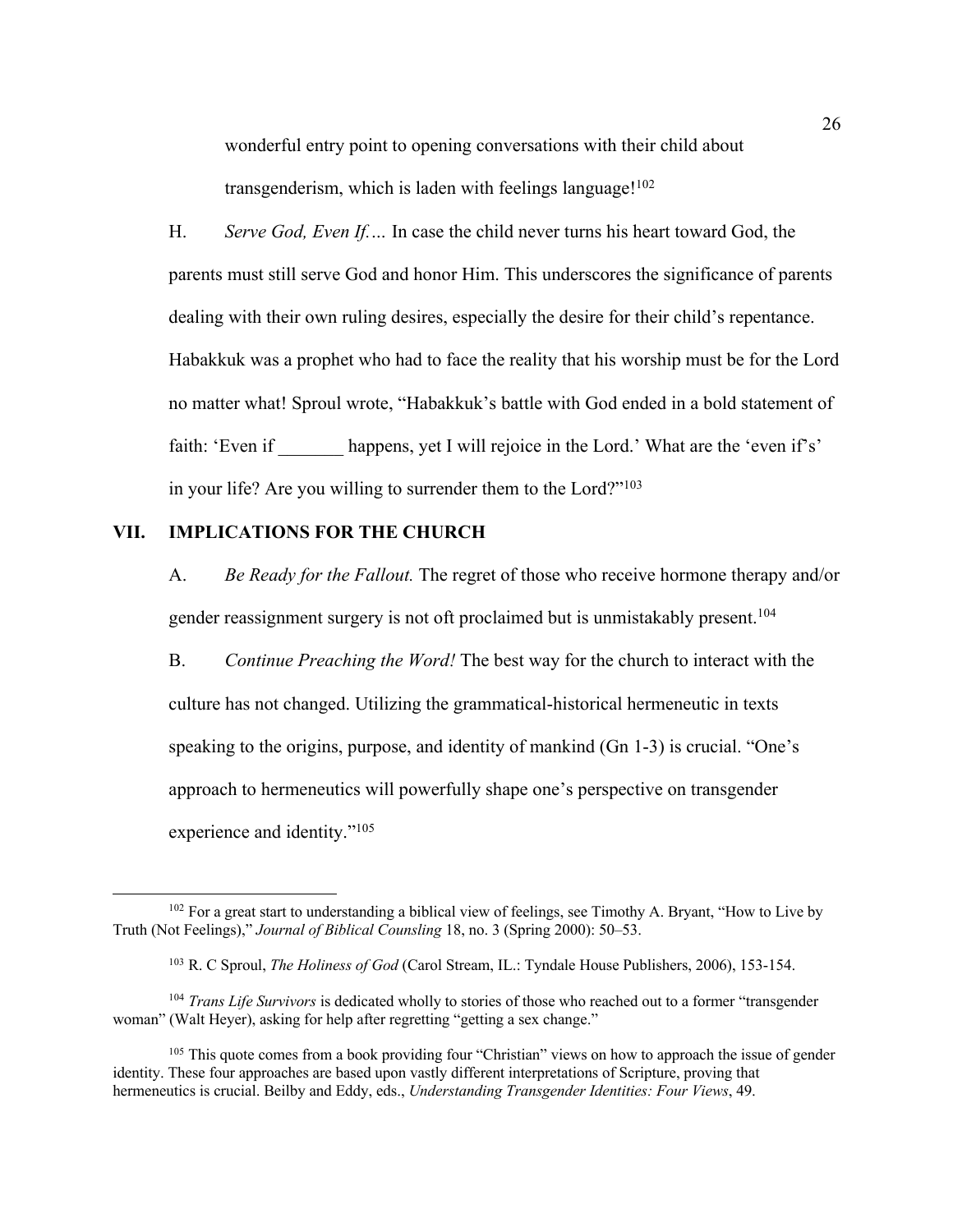C. *Teach the Gospel in its Context*. 106

D. *Revisit the Doctrine of Man*. This doctrine is under attack. Owen Strachan, who authored a systematic theology book in 2019 on the doctrine of man, wrote, "Since the publication of *Reenchanting Humanity*, I have only grown more convicted of what I argued in 2019: the doctrine of man is truly the doctrine of our time, both for good and (in the wrong hands) for ill." $107$ 

1. *Promote Biblical Masculinity and Femininity.* The church must promote biblical manhood and womanhood as designed by God, in its teaching to both children and adults. This issue is addressed in both the Old and New Testaments (Dt 22:5; 1 Cor 11:3, 7-15).<sup>108</sup>

2. *Do Not Overcorrect.*<sup>109</sup> As a driver who is veering left can overcorrect in turning the steering wheel too abruptly to the right, the Church can easily overcorrect here. The *biblical* description of gender must reign supreme. Not all women need to love cooking all day, nor do all men need to obsess over football. Such stereotyping can actually *contribute* to childhood gender confusion.

<sup>&</sup>lt;sup>106</sup> For helpful resources on this, see Stuart Scott, "The Gospel in Context | One Eighty Ministries," accessed April 2, 2022, https://oneeightyministries.org/resources/the-gospel-in-context/; Paul Washer, *The Gospel of Jesus Christ (10-Pack).* (Place of publication not identified: Reformation Heritage Book, 2016).

<sup>107</sup> Strachan, *Reenchanting Humanity*, "Preface."

<sup>&</sup>lt;sup>108</sup> "... loving others and God means that people will maintain a gender identity that aligns with their biological sex and will express this gender in a way that never leads to gender confusion in the eyes of others." Jason Shane DeRouchie, *How to Understand and Apply the Old Testament: Twelve Steps from Exegesis to Theology* (Phillipsburg: P&R Publishing, 2017), 448.

<sup>109</sup> "Avoid over-exaggerated sterotypes of masculinity and femininity." Sharon James, *Gender Ideology: What Do Christians Need to Know?* (Fearn, Scotland, 2019), 109.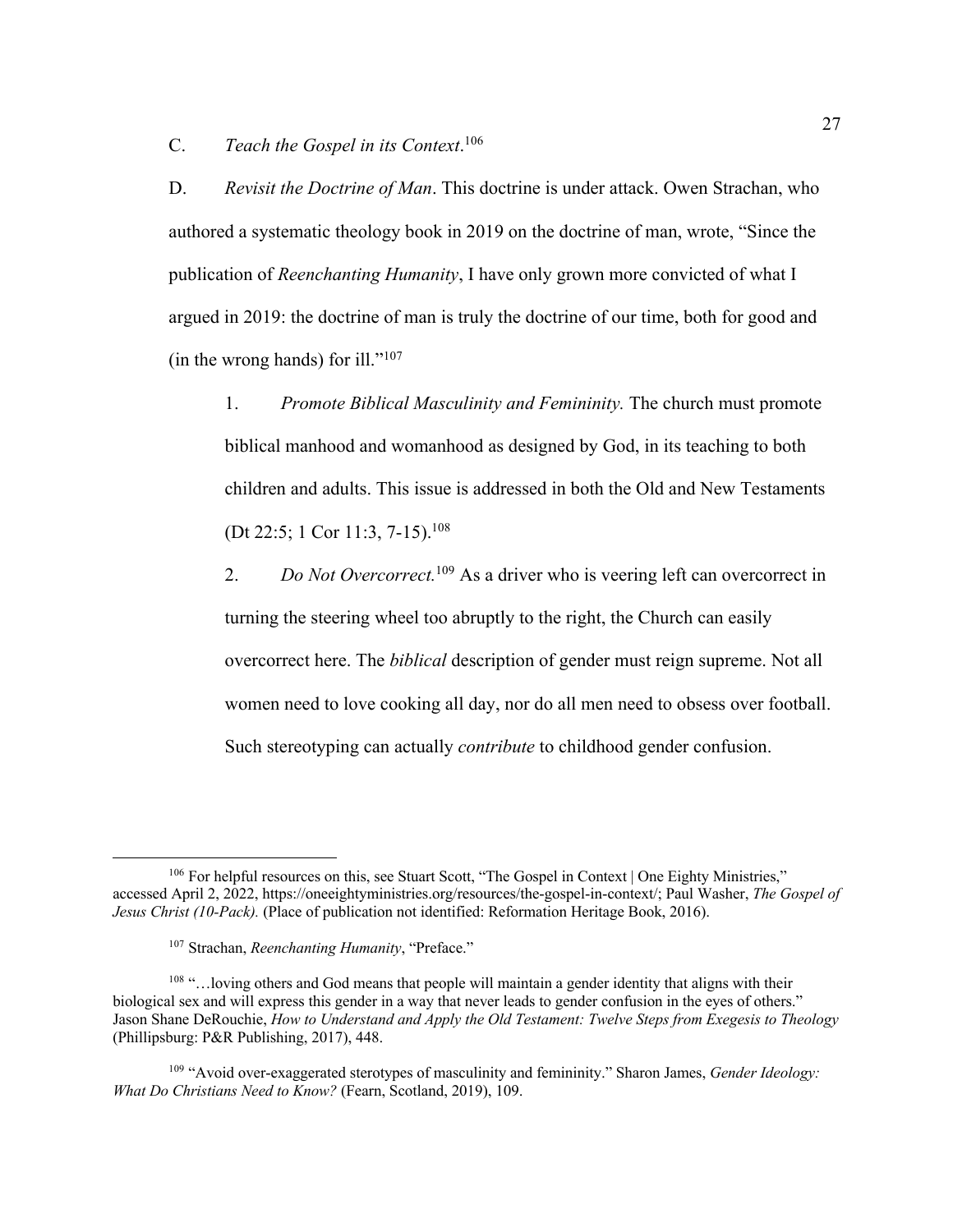E. *Recognize Legal Issues on the Horizon.*<sup>110</sup>

### **VIII. CONCLUSION**

A. *The Priority of the Parent.* In God's ordered design, the best place to contend for the hearts of children is primarily in contending for the hearts of parents.

B. *The Call to the Parent.* It is a demanding calling to be a parent (Dt 6:4-9, 11:18- 21; Prv 29:15-17; Eph 6:4). The parents of a gender confused child must not view the situation as misfortune, but as an *opportunity* for the gospel!

C. *The Questions for the Parent.* Teachers often pose questions instead of providing answers. Please consider the following questions, which relate directly to the major sections of this outline, as a self-assessment. Be honest with yourself, knowing that God loves humility (Jas 4:6)! Trust in His power and not your own (Prv 3:5-7), dear parent, knowing that God *can* and *may* change your child's heart (2 Tm 2:24-26). But your goal must be to ensure that He changes *yours* (Ps 51:10, Prv 4:23)!

- 1. Do I understand the terms "transgenderism" and "gender dysphoria" well enough to discuss them with my child?
- 2. Why are the topics of identity and authority of such importance here? How can I refer to these concepts to clarify my child's confusion about gender?
- 3. Do I know the difference between the self-conception of humanity from a biblical view versus a secular view?

<sup>110</sup> For more information, see the following: "Canada: Bill C-4 Banning Conversion Therapy Comes into Force," web page, Library of Congress, Washington, D.C. 20540 USA, accessed April 18, 2022, https://www.loc.gov/item/global-legal-monitor/2022-01-19/canada-bill-c-4-banning-conversion-therapy-comes-intoforce/; "West Lafayette Ordinance 31-21 - Association of Certified Biblical Counselors," *Https://Biblicalcounseling.Com/* (blog), accessed April 18, 2022, https://biblicalcounseling.com/resourcelibrary/podcast-episodes/west-lafayette-ordinance-31-21/; "Movement Advancement Project | Conversion 'Therapy' Laws," accessed April 18, 2022, https://www.lgbtmap.org/equality-maps/conversion\_therapy.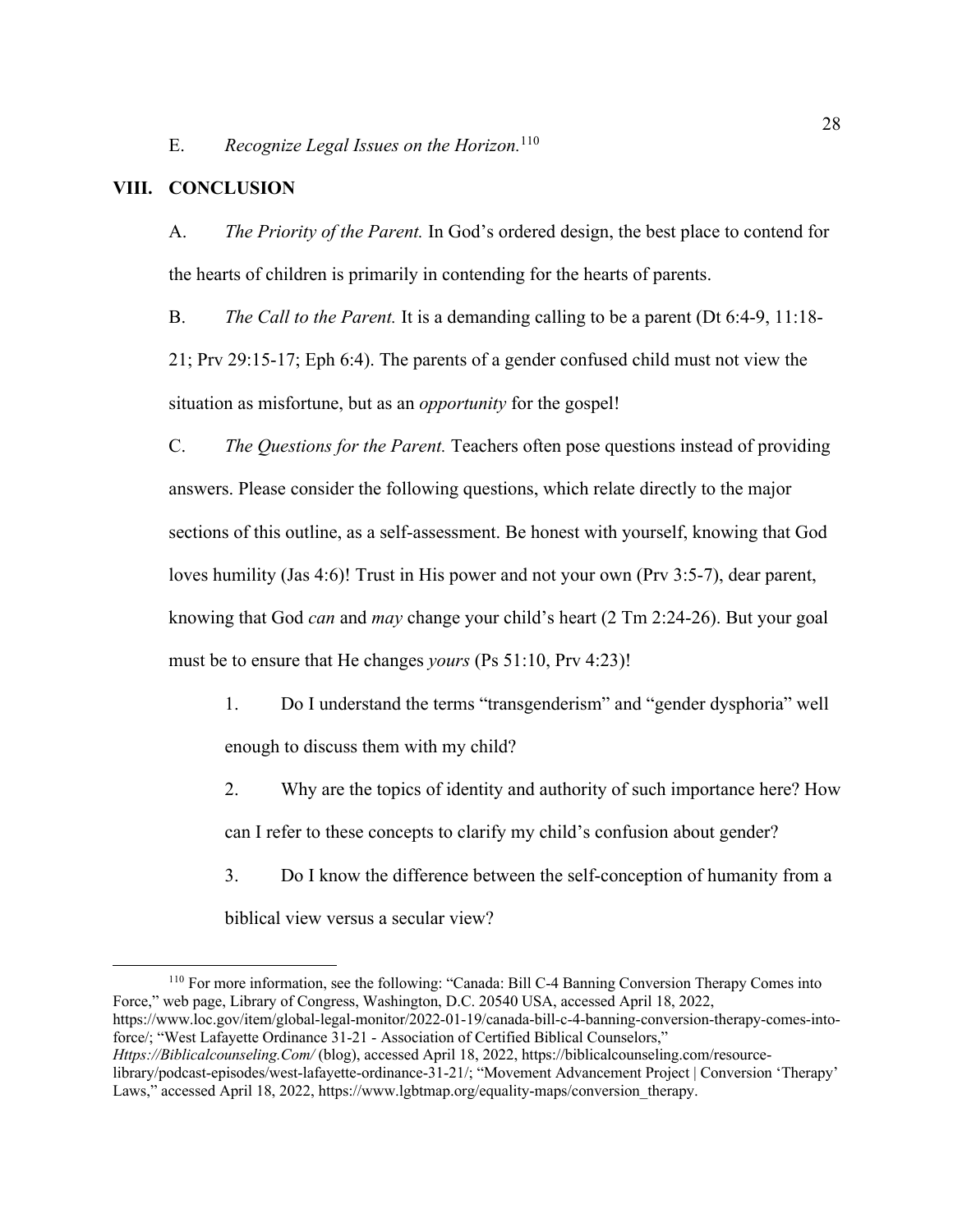4. What are the major points I want to discuss with my child from Genesis 1- 3, specifically regarding identity and authority?

5. Have I been ignoring this issue, angry at my child, or neglecting the hard work of diligent study? If so, have I repented? What am I doing to educate myself and engage in the battle for my child's heart?

6. Do I have a general understanding of transgenderism language/terms? <sup>111</sup>

7. How did I initially respond to learning of my child's gender confusion? If it was sinful (involving anger, worry, etc.), have I repented to God *and* to my child?

8. Do I acknowledge the effects of sin from within my child and from without? Am I reevaluating the "voices" in my child's life (school, friends, technology)?

9. Do I know and apply theology concerning God's complementary roles for men and women, and God's view of the body, in my own marriage/life?

10. How am I showing genuine compassion to my child through this?<sup>112</sup>

11. Do I know what my child is living for? If not, how can I find out?

12. In what ways is my own sin getting in the way of honoring God and helping my child? How can I eradicate this sin and remove such hypocrisy?<sup>113</sup>

<sup>&</sup>lt;sup>111</sup> See the Appendix.

<sup>112</sup> Compassion is linked to kindness, humility, meekness, patience, forgiveness, and love (Col 3:12-14).

<sup>113</sup> For more on this, see Stuart Scott and Zondra Scott, *Killing Sin Habits: Conquering Sin with Radical Faith* (Bemidji, Minnesota: Focus Publishing, 2013).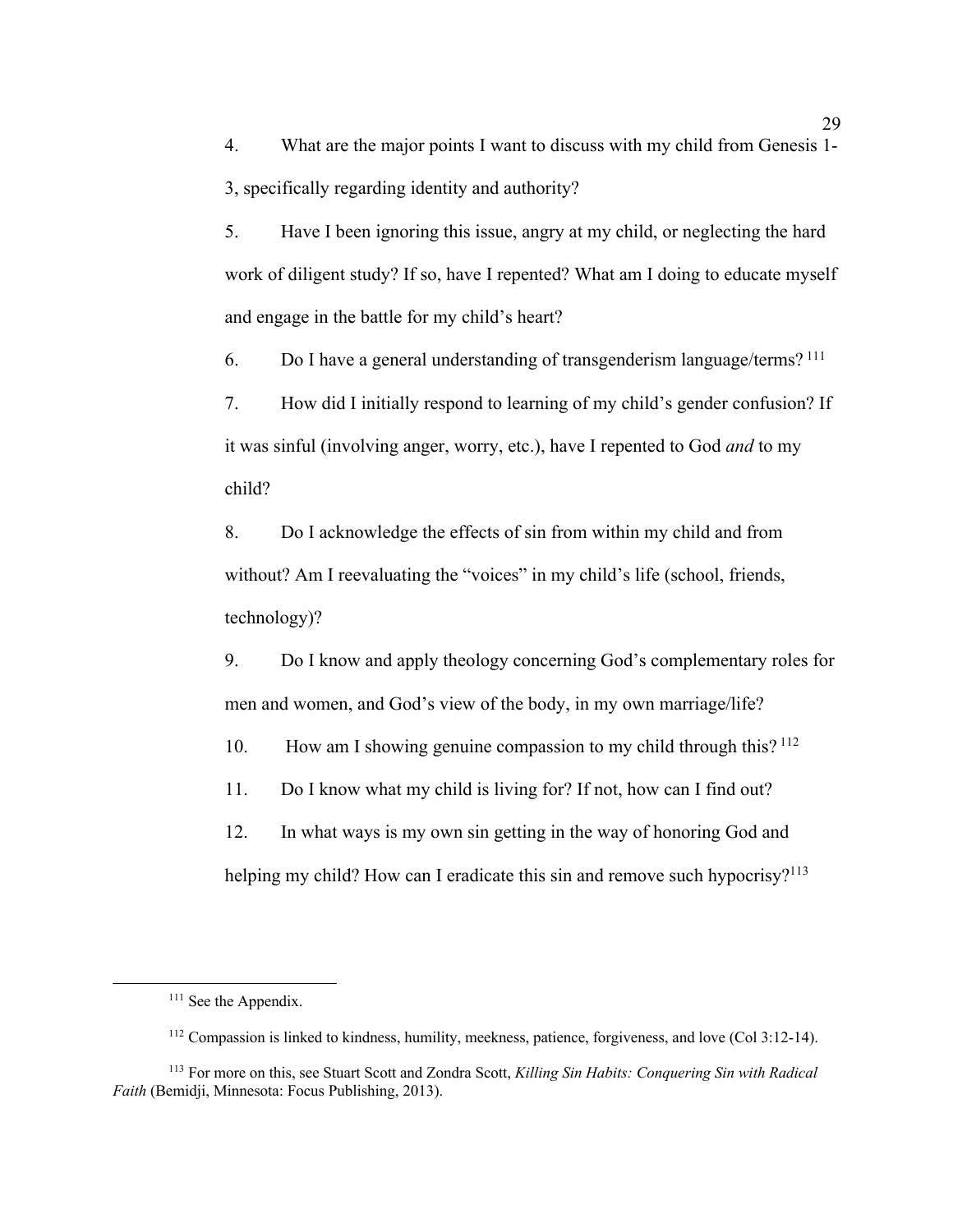13. Have I determined if my child is identifying as transgender or is experiencing gender dysphoria? If not, what questions can I ask to determine this? 14. Have I explained the key elements of the gospel to my child? *Can* I

explain the key elements of the gospel at all?

15. Do I see evidence of my child's salvation?<sup>114</sup>

16. According to Romans 1:18-32, where does transgenderism come from? How can this knowledge help me to address the heart of my child?

17. Do I have a biblical understanding of feelings, and can I apply that in my conversations with my child?

18. Am I actively involved in a Bible-believing church which holds to a biblical view of gender?

19. Above all, am I prepared to serve God even if my child chooses to reject His good plan for biblical gender? $115$ 

<sup>114</sup> See the "Assurance of Salvation" resource at "Counselor's Toolbox," *Grace Fellowship Church | Gather Grow Go* (blog), accessed April 23, 2022, https://www.graceky.org/biblical-counseling/counselor-toolbox/.

<sup>&</sup>lt;sup>115</sup> Everything rides on your answer to this question. An idolatrous desire for your child to change will not only get in the way of your ministry to him, but—far worse— it will get in the way of your relationship with your God.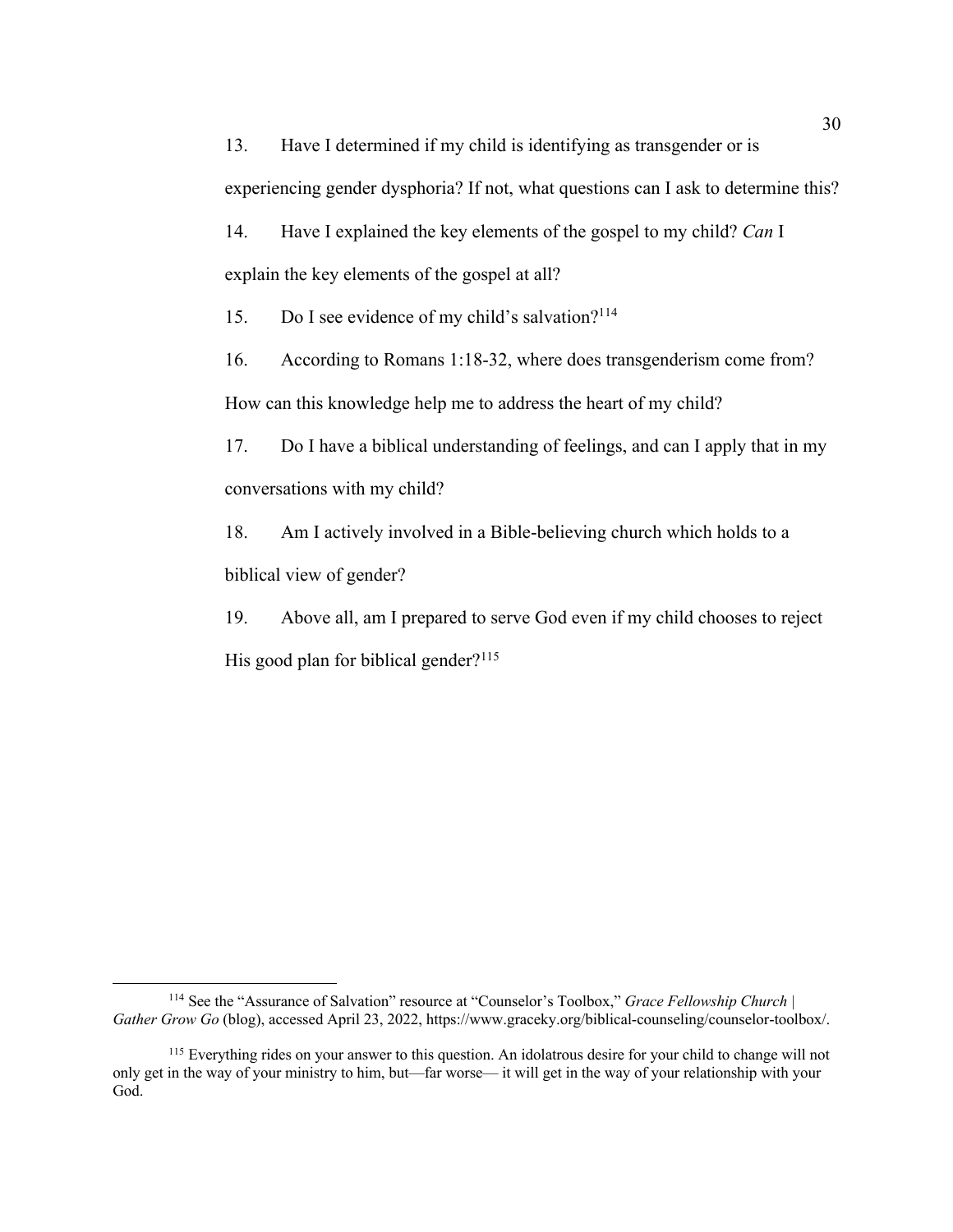# **Appendix**

# Common Terms of Transgenderism<sup>116</sup>

- *Gender dysphoria*: when a person experiences discomfort or distress because there is a mismatch between their sex assigned at birth and their gender identity. This is also the clinical diagnosis for someone who doesn't feel comfortable with the gender they were assigned at birth.
- *Transgender*: an umbrella term to describe people whose gender is not the same as, or does not sit comfortably with, the sex they were assigned at birth. Trans people may describe themselves using one or more of a wide variety of terms. In other words, this term has many subgroups, such as transsexual, transvestite, gender fluid, genderqueer, etc.117 Unlike "intersex," which refers to a biological reality, "transgender" has to do more with people's feelings and thoughts about their gender.
- *Gender identity*: a person's internal sense of their own gender, whether male, female, or something else.
- *Gender reassignment*: when a person undergoes "some form of medical intervention…, chang[es] names, pronouns, dress[es] differently, and liv[es] in their self-identified gender." A synonym for this term is "transition."
- *Intersex*: a person who may have the biological attributes of both sexes or whose biological attributes do not fit with societal assumptions about what constitutes male or female. This term refers to a biological reality, and is different from "transgender," which refers more to people's thoughts and feelings concerning gender.
- *Cisgender*: someone whose gender identity coincides with the sex assigned at birth.
- *Non-binary*: an umbrella term for a person who does not identify as male or female. Branch notes that "the vocabulary of transgenderism won't remain stable but will continue to change as different sexualities are mainstreamed."118

<sup>116</sup> Roberts, *Transgender*, 21-24. The definitions coincide with the world's use of them, though they would not fit into a biblical worldview. The purpose of this appendix is to help parents understand the words as the world understands them. The list of terms and definitions provided are mostly taken from Roberts' *Transgender*. If other resources were used in defining these terms, it will be indicated with a separate footnote in the list.

<sup>117</sup> Branch, *Affirming God's Image*, 36.

<sup>118</sup> Ibid., 36. The terms associated with transgenderism are constantly changing, as can be seen with the term "gender dysphoria" in the *Diagnostic and Statistics Manual of Mental Disorders* (*DSM*) "Gender dysphoria" in the 2013 edition of the *DSM* was formerly referred to as "gender identity disorder" in the 1994 edition.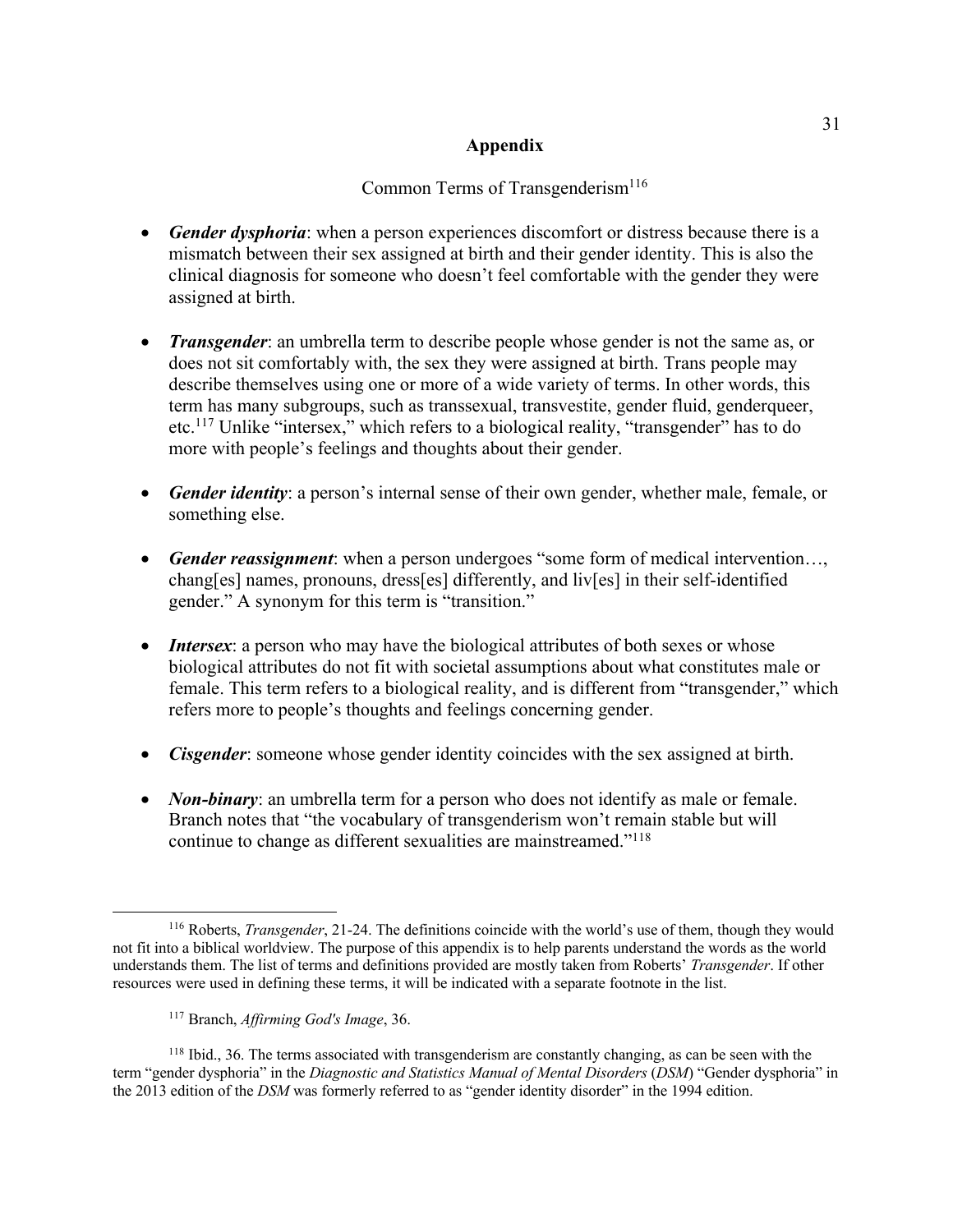# **Bibliography**

- ACBC. "West Lafayette Ordinance 31-21 Association of Certified Biblical Counselors." Accessed April 18, 2022. https://biblicalcounseling.com/resource-library/podcastepisodes/west-lafayette-ordinance-31-21/.
- Adams, Jay E. *A Theology of Christian Counseling: More than Redemption*. The Jay Adams Library. Grand Rapids, MI: Ministry Resource Library, 1986.

———. *Compassionate Counseling*. Stanley, NC: Timeless Texts, 2007.

- American Psychiatric Association, and American Psychiatric Association, eds. *Diagnostic and Statistical Manual of Mental Disorders: DSM-5*. 5th ed. Washington, D.C: American Psychiatric Association, 2013.
- Anderson, Ryan. "Sex Reassignment Doesn't Work. Here Is the Evidence." The Heritage Foundation. Accessed April 13, 2022. https://www.heritage.org/gender/commentary/sexreassignment-doesnt-work-here-the-evidence.
- Anonymous. "'I Was a Transsexual Male...': A Testimony to the Grace of God." *Journal of Biblical Counseling* 13, no. 3 (Spring 1995): 30–35.
- Barclay, William. *The Letter to the Romans*, 3rd ed. Louisville, KY: John Knox Press, 2002.
- Beilby, James K., and Paul Rhodes Eddy, eds. *Understanding Transgender Identities: Four Views*. Grand Rapids, Michigan: Baker Academic, a division of Baker Publishing Group, 2019.
- Blount, Joshua. "Transgenderism: An Introduction to the Literature for Biblical Counselors." *Journal of Biblical Counseling* 34, no. 3 (2020): 48–68.
- Born Perfect. "Born Perfect: Ending Conversion Therapy." Accessed March 8, 2022. https://bornperfect.org/home/.
- Branch, J. Alan. *Affirming God's Image: Addressing the Transgender Question with Science and Scripture*. Lexham Press, 2019.
- Bruce, F. F. *Romans: An Introduction and Commentary*, vol. 6. Downers Grove, IL: InterVarsity Press, 1985.
- Bryant, Timothy A. "How to Live by Truth (Not Feelings)." *Journal of Biblical Counseling* 18, no. 3 (Spring 2000): 50–53.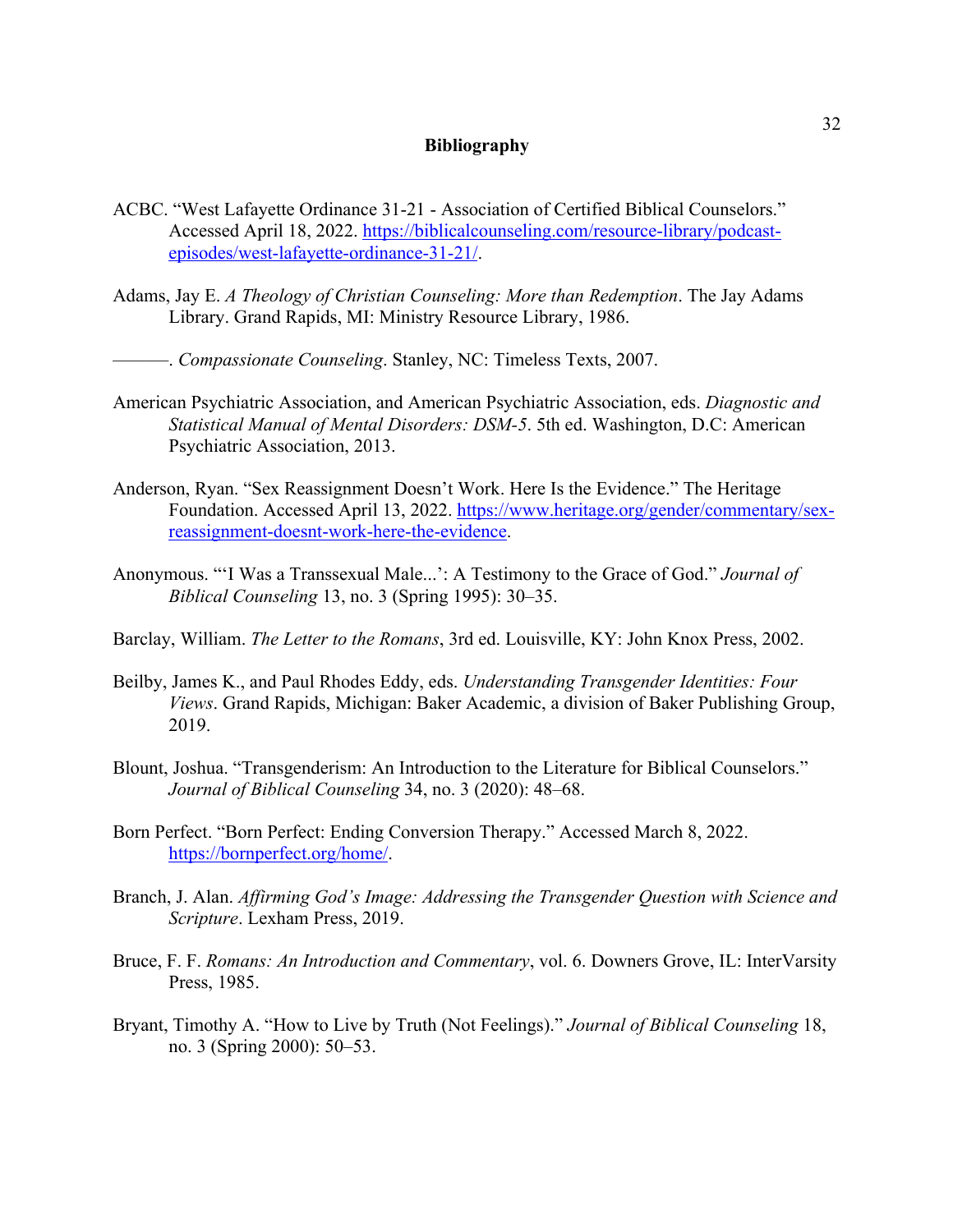Burk, Denny. *What Is the Meaning of Sex?* Wheaton, Illinois: Crossway, 2013.

- CBMW. "Nashville Statement." Accessed April 23, 2022. https://cbmw.org/nashville-statement/.
- -. "The Danvers Statement." Accessed April 23, 2022. https://cbmw.org/about/danversstatement/.
- Chamblin, J. Knox. "Matthew" in *Evangelical Commentary on the Whole Bible*, vol. 3. Grand Rapids, MI: Baker Book House, 1995.
- DeRouchie, Jason Shane. *How to Understand and Apply the Old Testament: Twelve Steps from Exegesis to Theology*. Phillipsburg: P&R Publishing, 2017.
- Evans, Cheryl B. *I Promised Not to Tell: Raising a Transgender Child*. Ontario, Canada: Cheryl B. Evans, 2020.
- France, R. T. *Matthew: An Introduction and Commentary*, vol. 1. Downers Grove, IL: InterVarsity Press, 1985.
- Grace Fellowship Church | Gather Grow Go. "Counselor's Toolbox." Accessed April 23, 2022. https://www.graceky.org/biblical-counseling/counselor-toolbox/.
- Gruenler, Royce Gordon. "Romans" in *Evangelical Commentary on the Bible*, vol. 3. Grand Rapids, MI: Baker Book House, 1995.
- Hamilton, Victor P. "Genesis" in *Evangelical Commentary on the Bible*, vol. 3. Grand Rapids, MI: Baker Book House, 1995.
- Hawn, Tavi. *The Gender Identity Guide for Parents: Compassionate Advice to Help Your Child Be Their Most Authentic Self*. Emeryville, CA: Rockridge Press, 2021.
- Heyer, Walt. *Trans Life Survivors*. Walt Heyer, 2018.
- Hibbs, Pierce Taylor. "A House Built upon the Rock: Finding Our Identity in Christ." *Journal of Biblical Counseling* 28, no. 2 (2014): 53–58.
- James, Sharon. *Gender Ideology: What Do Christians Need to Know?* Fearn, Scotland: Christian Focus Publications Ltd., 2019.
- Jamieson, Robert, A. R. Fausset, and David Brown. *Commentary Critical and Explanatory on the Whole Bible,* vol. 2. Oak Harbor, WA: Logos Research Systems, Inc., 1997.
- Jones, Peter. *The Other Worldview: Exposing Christianity's Greatest Threat*. Bellingham, Washington: Kirkdale Press, 2015.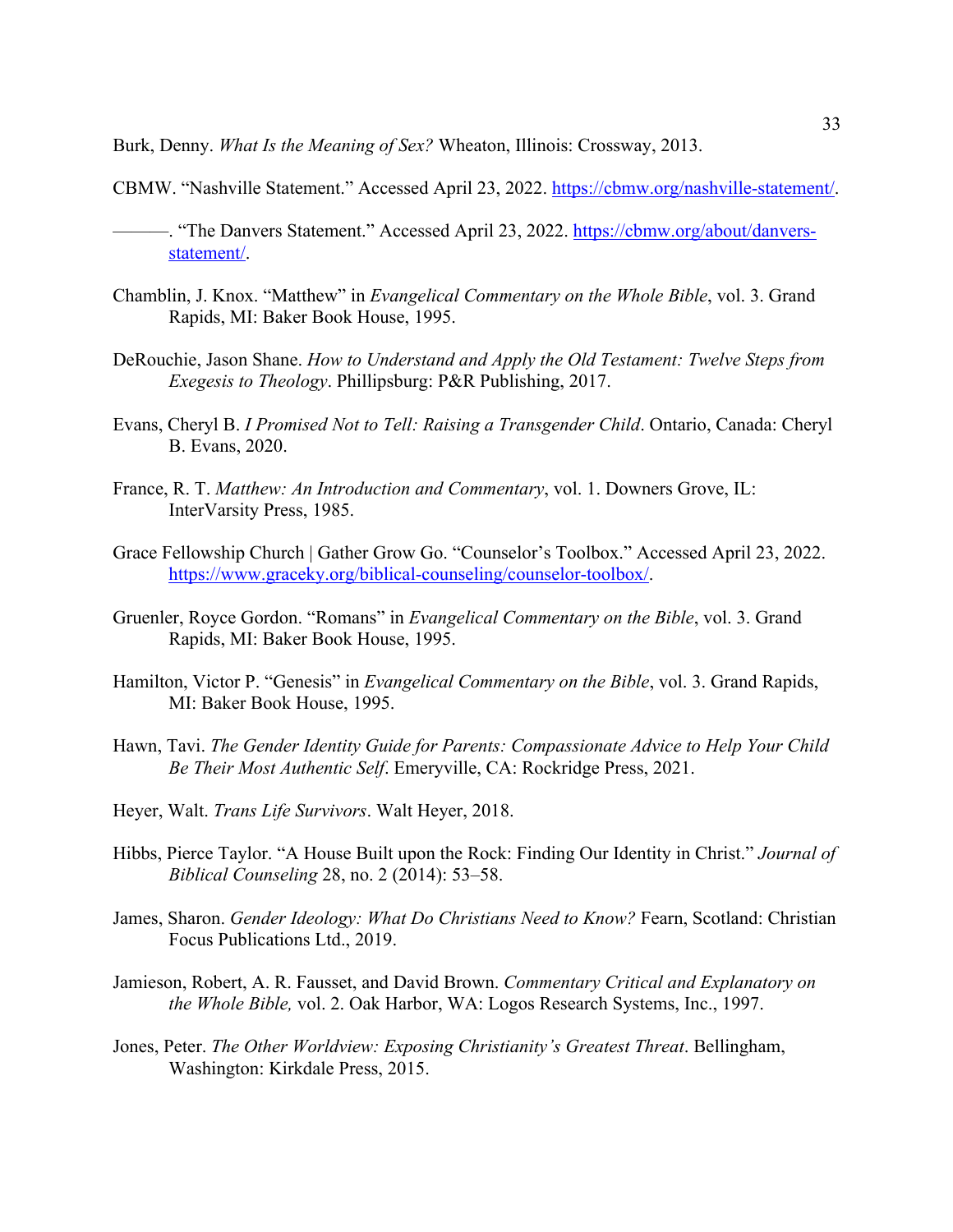- Lambert, Heath. *A Theology of Biblical Counseling: The Doctrinal Foundations of Counseling Ministry*. Grand Rapids, Michigan: Zondervan, 2016.
- Library of Congress, Washington, D.C. 20540 USA. "Canada: Bill C-4 Banning Conversion Therapy Comes into Force." Web page. Accessed April 18, 2022. https://www.loc.gov/item/global-legal-monitor/2022-01-19/canada-bill-c-4-banningconversion-therapy-comes-into-force/.
- MacArthur, John. *Matthew 1-7*. The MacArthur New Testament Commentary. Chicago, IL: Moody Press, 1985.
- ———. *Romans 1-8*. The MacArthur New Testament Commentary. Chicago, IL: Moody Press, 1991.
	- ———. "The Elements of a Strong Spiritual Life, Part 2." Grace to You, August 23, 1987. https://www.gty.org/library/sermons-library/55-6/.
- MacArthur, John, and Richard Mayhue. *Biblical Doctrine*. Wheaton: Crossway, 2017.
- McHugh, Paul. "Transgender Surgery Isn't the Solution." *Wall Street Journal*, May 13, 2016, sec. Opinion. https://www.wsj.com/articles/paul-mchugh-transgender-surgery-isnt-thesolution-1402615120.
- "Movement Advancement Project | Conversion 'Therapy' Laws." Accessed April 18, 2022. https://www.lgbtmap.org/equality-maps/conversion\_therapy.
- Pink, Arthur Walkington. *The Attributes of God*. New ed. Grand Rapids, Mich: Baker Books, 2006.
- Powlison, David. "A Man's Identity." *Journal of Biblical Counseling* 34, no. 1 (2020): 77–82.
- Presbyterian Church in America, and Westminster Assembly Westminster Assembly. *The Westminster Confession of Faith and Catechisms: As Adopted by the Presbyterian Church in America : With Proof Texts.* Lawrenceville, Ga.: Christian Education & Publications Committee of the Presbyterian Church in America, 2007.
- "Psychiatry.org What Is Gender Dysphoria?" Accessed April 19, 2022. https://psychiatry.org:443/patients-families/gender-dysphoria/what-is-gender-dysphoria.

Roberts, Vaughan. *Transgender*. Epsom: The Good Book Company, 2017.

Runge, Steven E. *High Definition Commentary: Romans*. Bellingham, WA: Lexham Press, 2014.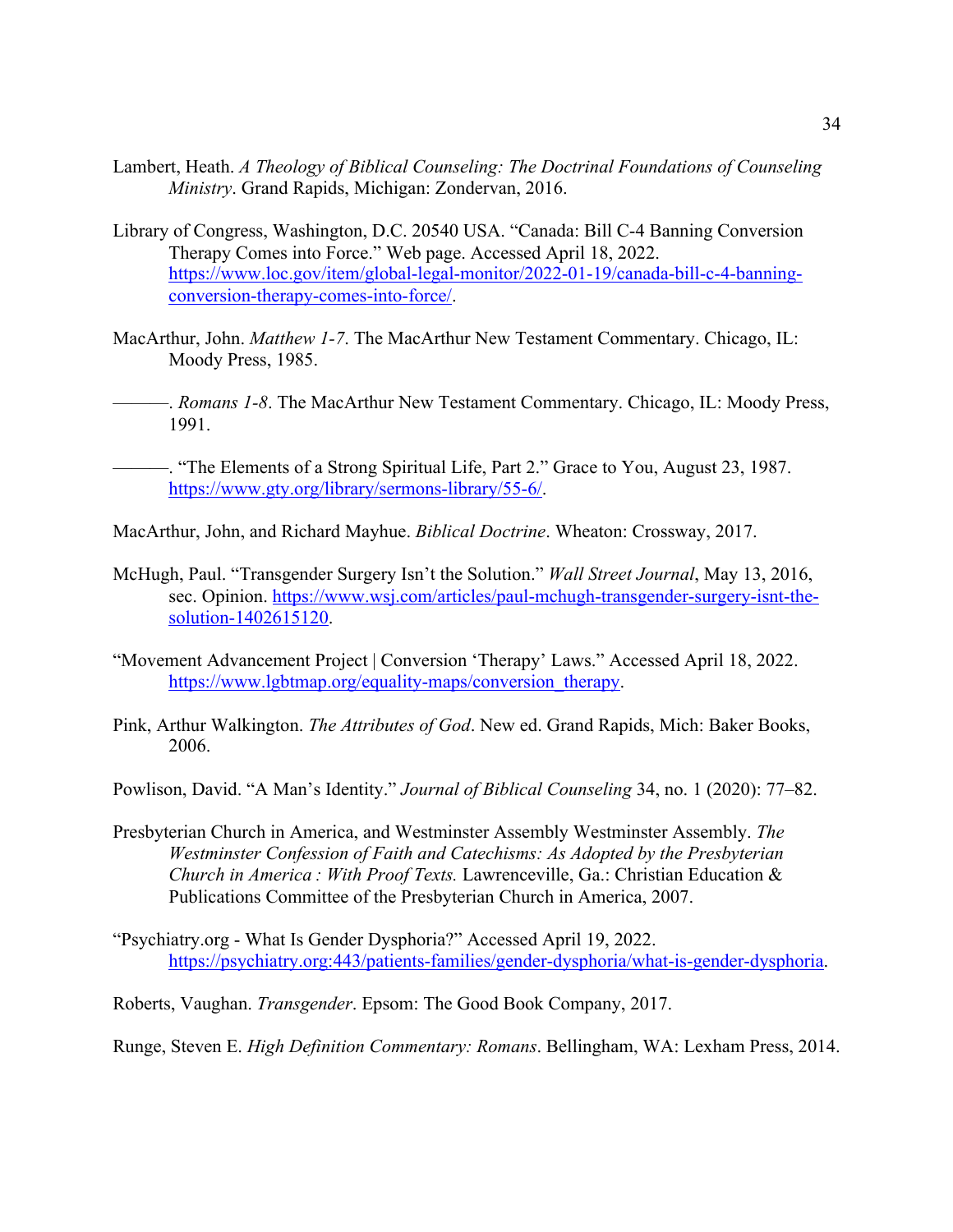- Scheiderer, Tim. "Transgenderism: A Theological Perspective." ERLC, August 22, 2014. https://erlc.com/resource-library/articles/transgenderism-a-theological-perspective/.
- Schrock, David. "What the Gospel Has to Say to Transgendered Persons." ERLC, July 20, 2015. https://erlc.com/resource-library/articles/what-the-gospel-has-to-say-to-transgenderedpersons/.
- Scott, Stuart. "The Gospel in Context | One Eighty Ministries." Accessed April 2, 2022. https://oneeightyministries.org/resources/the-gospel-in-context/.
- Scott, Stuart, and Zondra Scott. *Killing Sin Habits: Conquering Sin with Radical Faith*. Bemidji, Minnesota: Focus Publishing, 2013.
- Shrier, Abigail. *Irreversible Damage: The Transgender Craze Seducing Our Daughters*. Washington, D.C.: Regnery Publishing, 2021.
- Smith, Winston. "Dichotomy or Trichotomy? How the Doctrine of Man Shapes the Treatment of Depression" 18, no. 3 (Spring 2000): 21–29.
- Sproul, R. C. *The Holiness of God*. Carol Stream, IL.: Tyndale House Publishers, 2006.
- Strachan, Owen. *Reenchanting Humanity: A Theology of Mankind*. Fearn, Scotland: Christian Focus Publications Ltd., 2019.
- Strachan, Owen, and Gavin Peacock. *The Grand Design: Male and Female He Made Them*. Fearn, GB: Christian Focus Publications Ltd., 2016.
	- ———. *What Does the Bible Teach About Transgenderism?* Trilogy. Fearn, Scotland: Christian Focus Publications Ltd., 2020.
- Street, John D. *Passions of the Heart: Biblical Counsel for Stubborn Sexual Sins*. Phillipsburg, New Jersey: P&R Publishing, 2019.
- Stryd, Todd. "More Than a Proof Text: 'When Inner Voices Condemn, Christ Speaks a Better Word' (Hebrews 12:24)." *Journal of Biblical Counseling* 29, no. 3 (2015): 69–71.
- Thermenos, Alexander C. "Who Am I? How Should I Live?—Rethinking Identity in Christ." *Journal of Biblical Counseling* 35, no. 1 (2021): 39–61.
- Tripp, Paul David. *Age of Opportunity: A Biblical Guide to Parenting Teens*. Resources for Changing Lives. Phillipsburg, N.J: P & R, 2001.
	- ———. *Instruments in the Redeemer's Hands: People in Need of Change Helping People in Need of Change*. Resources for Changing Lives. Phillipsburg, N.J: P&R Pub, 2002.